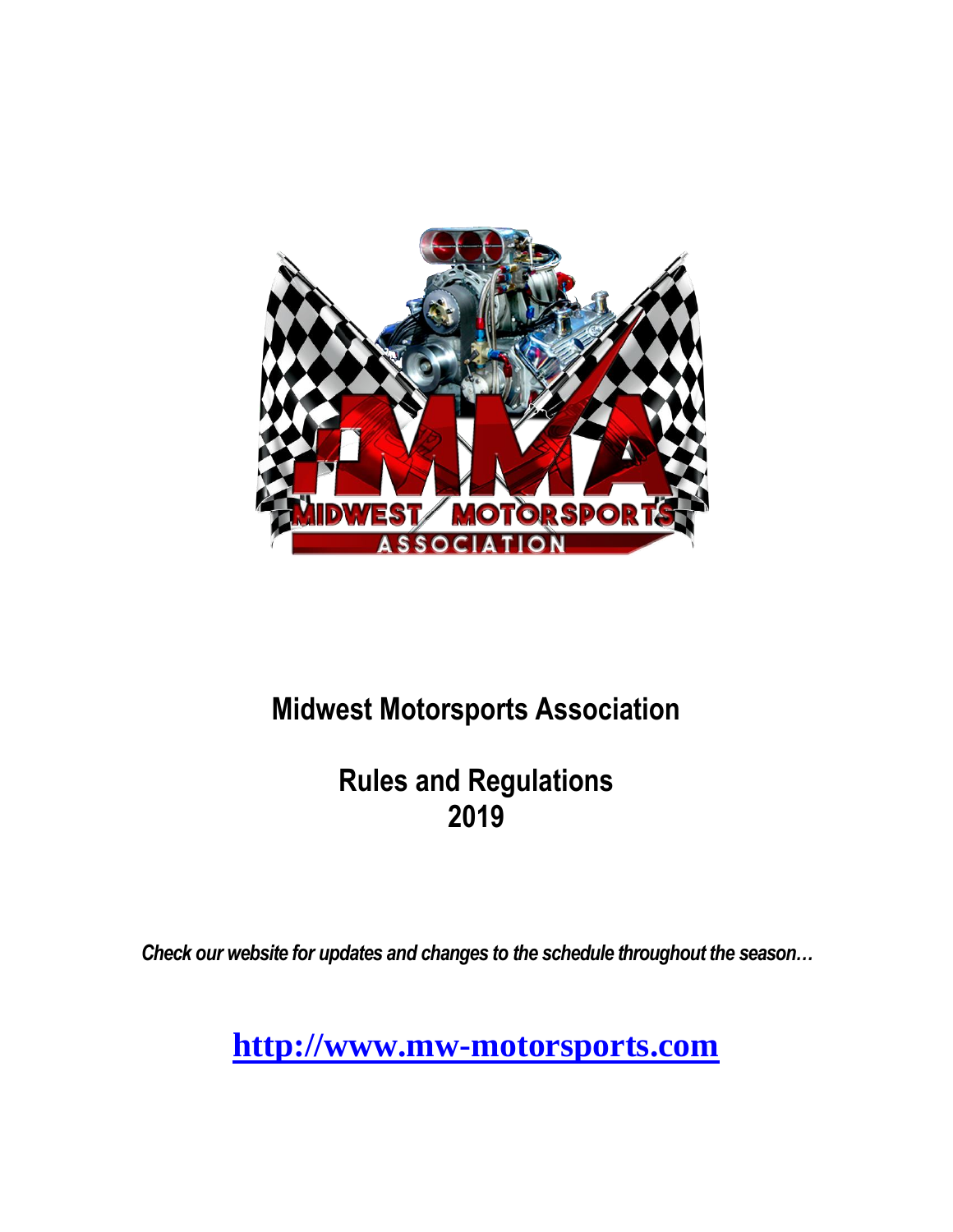## **Use of Rules**

 Written permission must be obtained from MMA before any individual or organization can specify or use these rules for any event or activity not sanctioned by MMA.

## **Promoter will Provide**

## **MMA Sanctioning Guidelines**

- Mud race track of proper construction. 150' recommended length and 35' minimum width, with 40' recommended. Side markers should be placed every 10'. Dual tracks required for Pro, Modified, & Open classes to be considered for points. Contact MMA for track guidelines.
- Shut down area a minimum of 350' with no obstructions.
- Pitandtechareas.
- Spectator barriers to be at least 50' from edge of track. No spectators allowed beyond finish line regardless of setback distance.
- Night races must have fully illuminated pits, track, and shut down areas.
- Proof of insurance needed at least 15 days prior to the event.
- Ambulance or proper emergency equipment and personnel.
- Fire extinguishers for track.
- Pressurized wash off area absolutely mandatory and should remain open at least 1 hour after race ends. No garden hoses.
- Pull out vehicles and equipment.
- Tower and adequate lighting.
- Driver registration personnel.
- All track personnel to operate race. \$50 per person charge for MMA personnel to fill in if needed.
- Security personnel.
- Appropriate equipment available to clean start line and groom track between classes as needed.
- Handicap parking and viewing areas to be set aside.
- Lane side markers to be lathe pounded firmly into the ground with ribbon or paint markings on top.

## **To the Promoter**

- All races will have a \$750.00 sanctioning fee. Includes the following:
	- \$250 to announcer \$75 to tech inspectors \$225 to starting lights \$150 to MMA account \$50 to scoring & registration
- Split shows will be charged extra for set up, etc.
- Promoter to pay \$250.00 to have the race on the calendar. The rest to be paid day of race.
- It is recommended that child admission be at a discounted price.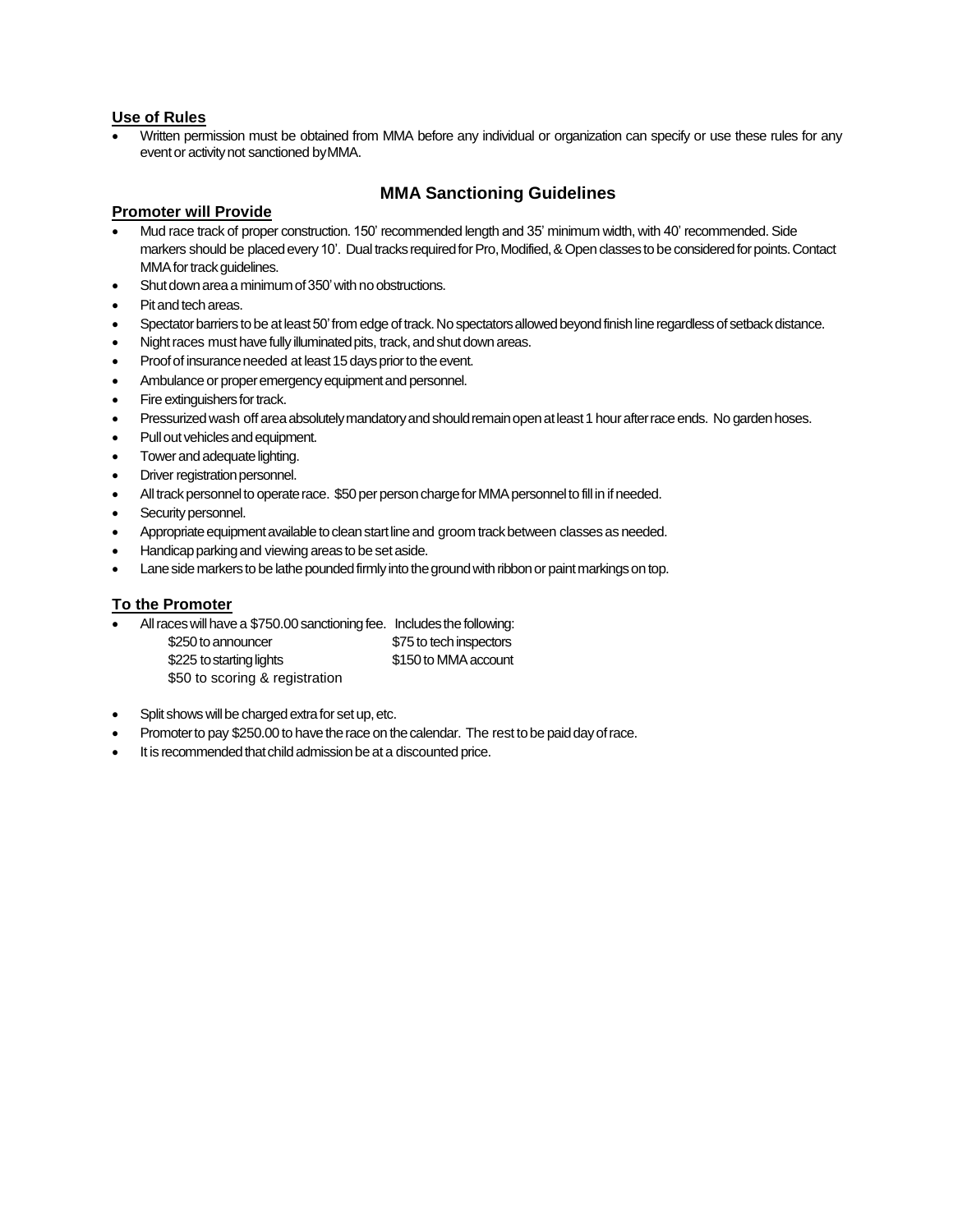## **MEMBERSHIP**

- **1. Membership fee is \$25 per person per year to be paid at registration or in advance. A) Must be an MMA member in order to race for points in any class. B) Must be an MMA member to race in Pro, Modified, and Open.**
- **2. For Pro, Mod, and Open: points will be awarded to driver by vehicle. Example: John Smith – Mud Duck and John Smith – Dirt Doctor.**
- **3. Everymemberfrom10th tolastplacewillreceive1 pointforshowingupand paying entryfees. Members registered in each class will receive points for place only.**

## **MMA Points Awarded for all Members**

Each race:

| Place           | Points | <b>Place</b>     | Point          |
|-----------------|--------|------------------|----------------|
| 1 <sup>st</sup> | 10     | 6th              | 5              |
| $2^{nd}$        | 9      | 7 <sup>th</sup>  | 4              |
| 3 <sup>rd</sup> | 8      | 8 <sup>th</sup>  | 3              |
| 4 <sup>th</sup> |        | gth              | $\overline{2}$ |
| $5^{\text{th}}$ | 6      | 10 <sup>th</sup> | 1              |

- Time ties in Open class will use the second time to break the tie and assign placing and points for the day. Ties may still exist in other classes.
- Depending on the number of races for the year, the top 80% of a drivers' finishes will be used for calculating the points championships. In the event of a first place tie, we will look at the number of first place finishes from the season to determine first and second place. If a tie still exists, we will then look at the number of second place finishes from the season to determine first and second place. We will continue this until only one racer is in first place. **This rule to eliminate end-of-yearties will applytoallplacesinthe class.**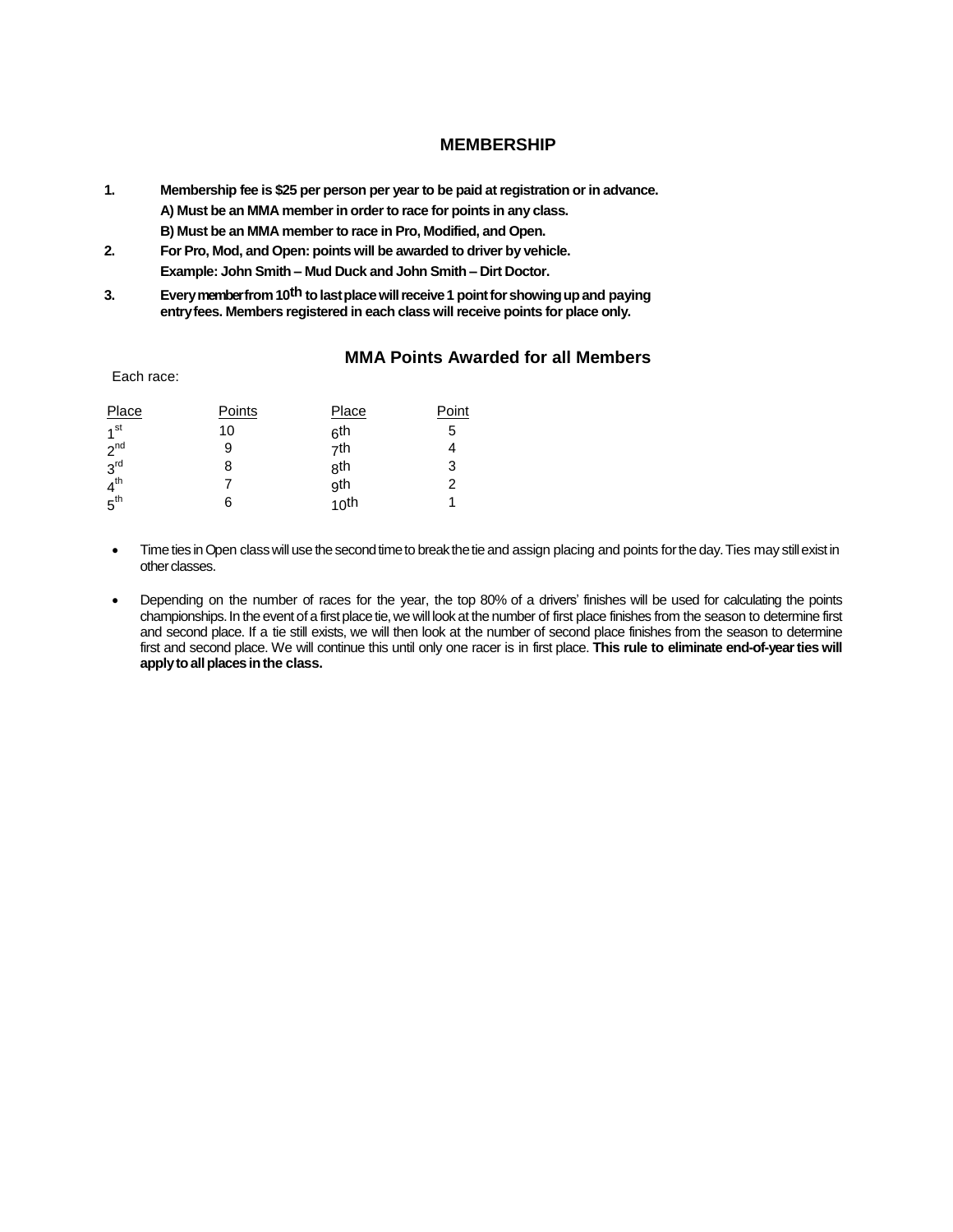## **Race Day Rules**

- Any behavior detrimental to MMA will result in expulsion.
- Street, Open Street, and Super: One entry per driver per class.
- **Pro, Mod, and Open: Maximum of 2 entries per class per driver - novehicleallowedmorethantwo passes per class. (Open – no vehicle allowed more than four passes per class).**
- **Vehicle may only be raced twice in each class, provided there are two different drivers. Except for Open class as it is allowed two runs per entry. Each driverrunninginOpen classwillbe chargedentryfeesandwillalsoreceivetheirown points. Vehiclemayonlyreceiveonepayback per class.**
- Each driver must draw his/her own number. Dual runs that draw back-to-back numbers will not be allowed to redraw.
- A wild card chip will be added for all classes when drivers pull race order numbers. This will allow the driver who picks the chip to choose running position. Running position must be determined before the driver's meeting. The wild card chip will not be available after the driver's meeting. Drivers with a broken down vehicle that are taking their pass out of running order will have to go before the wild card driver if there is one and the wild card driver chose to run in the 'last' position.
- Driver must run the vehicle that he/she registered to race for that class that day once class has started.
- Driver must run in position drawn.
- Movement past start line will be considered a run. There is a one time 25-foot allowance for vehicle breakdown marked by a cone. No packing the track.
- Drivers must register and have vehicle teched prior to the running of the first racer in that class.
- **A one time / one racegraceperiodwill be allowedto complywith vehicle rules exceptfor safetyviolations.**
- A vehicle that has rolled over earlier in the day needs to have a complete tech inspection prior to racing again.
- The mandatory Driver's Meeting is always held 15 minutes prior to the scheduled race time.
- All drivers must attend driver's meeting- if a driver is not at the meeting, he/she will not race.
- Racer has five minutes to get vehicle to start line after name is announced.
- Vehicles that **break and/or knock over** any of the stakes between the start line and finish line **by hitting them** will be disqualified.
- All vehicles must self-stage. Staging must be done under the vehicle's own engine power. Driver must bring vehicle to start line. No pit people are allowed at the start line.
- A competitor may not proceed with his/her run until they have been given a green light or green flag.
- All oil and fuel related products must be disposed of properly.
- No unrestrained pets allowed in pit area.
- No alcoholic beverages allowed in pit areas. Zero tolerance to drivers drinking before racing.
- MMA and the Rules Committee reserves the right to refuse to allow anyone to race who we feel is unsafe.
- **A \$50 fee will be assessed to any driver who hits the timing lights. This fee shall be paid before the driver is allowed to participate in another MMA event.**
- **Protest fees:** There will be a \$50 non-refundable protest fee. This fee will go into the MMA account. An additional refundable \$25 fee will be assessed for an external protest and an additional refundable **\$250** fee will be assessed for an internal protest. The refundable portion of the protest fees will go to the person who the Rules Committee decides in favor of. Allrules are subject to tech interpretation. The protest must be submitted in writing and signed within 15 minutes of the completion of that class. A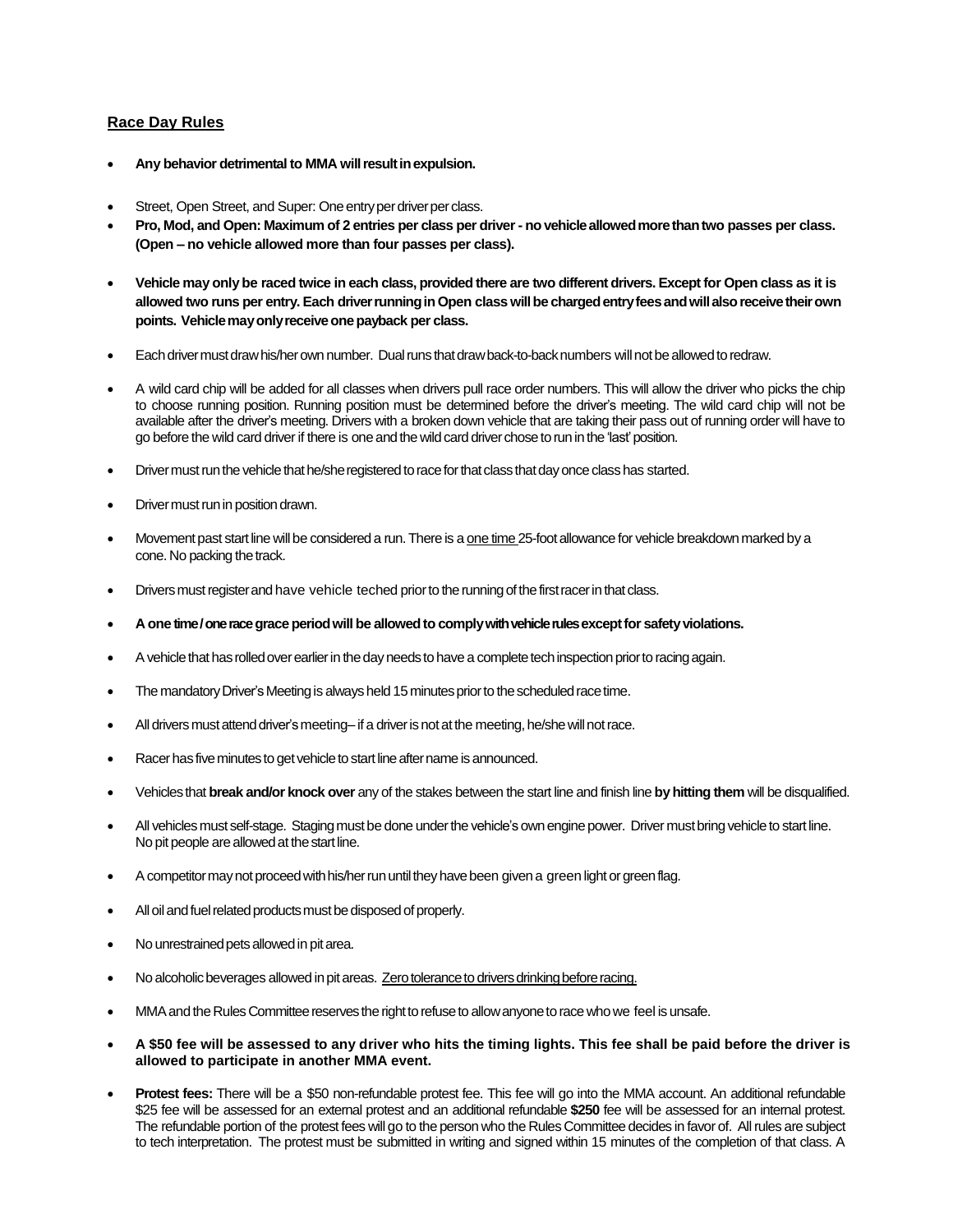protest must come from a person racing in that class that day. The Rules Committee has the authority to accept or reject any protest request. A protest will not be accepted if the protestor is under any influence of alcohol. Members of the Rules Committee do not vote on a protest on their own vehicle or a vehicle in their own class if in competitionthat day. Protests can include fuel andvacuum. Randominternal inspectionsfoundtobe legalwillreceive**\$250**.

- If a vehicle is protested and it is found to be illegal, all drivers racing that vehicle that day will lose points for the season and a \$500 fine will be imposed. Neither the vehicle nor the driver(s) can race until this fine is paid. The fine will go into the MMA account. Any points and money earned for that race will not be dispersed to the individual found illegal. The vehicle will need to be legal and re-inspected at or before their next competition.
- After a vehicle has made a pass, if a tech inspector finds a problem/illegal vehicle during a random test, the points for that day are lost for all drivers racing that vehicle that day and a \$500 fine will be imposed. Neither the vehicle nor the driver(s) can race until the fine is paid. The fine will go into the MMA account. Any points and money earned for that race will not be dispersed. The vehicle will need to be legal and re-inspected at or before their next competition.
- Fines will be imposed at the discretion of the Rules Committee.
- Situations may arise that are not covered in these policies, rules, and regulations. In all cases, if limitations aren't spelled out, it does not mean you can make unlisted modifications. The Rules Committee will make a ruling consistent with rulings in situations of the same nature. ALL INTERPRETATIONS OF THESE RULES WILL BE MADE BY THE RULES COMMITTEE AND THESE JUDGMENTS ARE FINAL.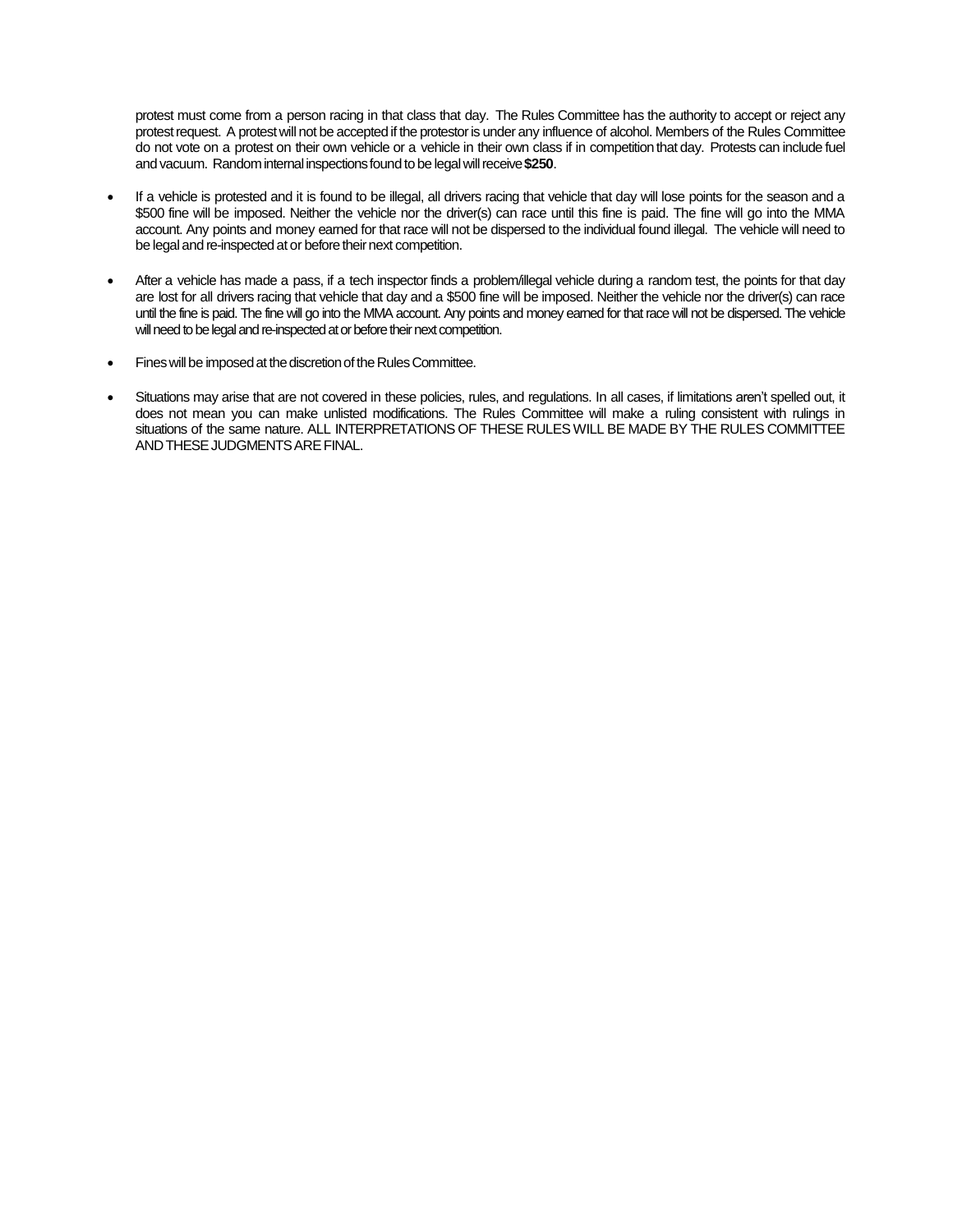# **2019 MMA General Rules**

Before participating in an MMA sanctioned event, it is your responsibility to review and familiarize yourself with the MMA General Rules and Safety procedures along with the class rules. Prior to competition, all cars and drivers must pass a technical and safety inspection. All vehicles must have required safety equipment present when vehicle is teched prior to race.

If there are sections in this rule book that need clarification, please contact an MMA Rules Committee Member. The telephone number for the Rules Committee Spokesperson is located in the back of this rule book.

#### **ASSUMPTION OF RISK**

Mud racing is a dangerous sport for participants, for the purpose of this rule book, participants will be defined as any person directly, or indirectly, associated with any vehicle, that has been permitted to enter the event site for the purpose of competition, racing, etc. including, but not limited to the owner, driver, crew, sponsors, family and/or any other people involved with said vehicle. In addition, any person or persons engaged in selling or displaying products will be defined as participant as well.

Participants may suffer bodily injury, death, loss, or damage to property during an MMA sanctioned event. Participants who enter an MMA sanctioned event are acknowledging that the event site is suitable for racing and they understand and assume the risks that relate to mud racing events.

Participants must acknowledge that by participating in the events that they may suffer injury, death, loss, or damage to personal property. The participant voluntarily assumes the risk of such losses and agrees to indemnify the Midwest Motorsports Association, MMA officials, MMA staff, event sponsors, the track, the race officials, and other participants and / or officials for such losses and agrees to not sue such persons for such losses.

All participants are required as a condition of entering the track; to sign all required forms, including such releases as determined by the MMA as well as the host tracks requirements.

The MMA makes no representation, or express or implied warranties, that the compliance with the rules and regulations posted in this rules book or the safety requirements published by the host track or sanctioning body will guarantee against injury or death to spectators or participants or damage to personal property. The rules and conduct guidelines set within this rulebook, and the safety rules set forth by the tracks sanctioning body are intended solely as the minimum acceptable standards. Safety is the responsibility of the participants of the event.

#### \*\*\*\*\*\*\*\*\*\*\*\*\*\*\*\*\*\*\*\*\*\*\*\*\*\*\*\*\*\*\*\*\*\*\*\*\*\*\*\*\*\*\*\*\*\*\*\*\*\*\*\*\*\*\*\*\*\*\*\*\*\*\*\*\*\*\*\*\*\*\*\*\*\*\*\*\*\*\*\*\*\*\*\*\*\*\*\*\*\*\*\*\*\*\*\*\*\*\*\*

#### **GENERAL AND SAFETY RULES**

- 1) All competitors shall be at least 16 years of age with a valid driver's license to participate. Competitors under 18 years of age must provide written parental consent.
- 2) No alcohol or drugs permitted. This policy will be strictly enforced and presence of alcohol or drugs will automatically disqualify the driver and vehicle from competition.
- 3) No riders permitted in vehicle.
- 4) All participants and crew members shall present themselves in a neat and professional manner (shirts and pants mandatory) at all times during the event (Driving suit, overalls or matching crew uniforms (Shirts or shirts and pants) recommended.
- 5) The appearance of your vehicle should be presented in a clean and professional manner. Offensive Graphics, pictures, lettering are not acceptable.
- 6) In the event of disqualification of vehicle, no refunds will be allowed.
- 7) It is mandatory that a licensed driver be seated in the normal driving position any time the engine is running, including pit area, staging lanes, turn around and return roads. Failure to follow this procedure will result in disqualification.
- 8) No high-speed driving or "hot-rodding" will be tolerated anywhere except on the race track. NO WARNING WILL BE GIVEN. These actions are grounds for immediate disqualification.
- 9) The Mud Racers Association Tech Official will have final approval of a race vehicles legality and safety for any and all classes. The tech official will have the right to call for a re-tech And/Or disqualify any vehicle that they feel does not meet the safety requirement. (Refusal to comply with a re-tech - will be automatic disqualification).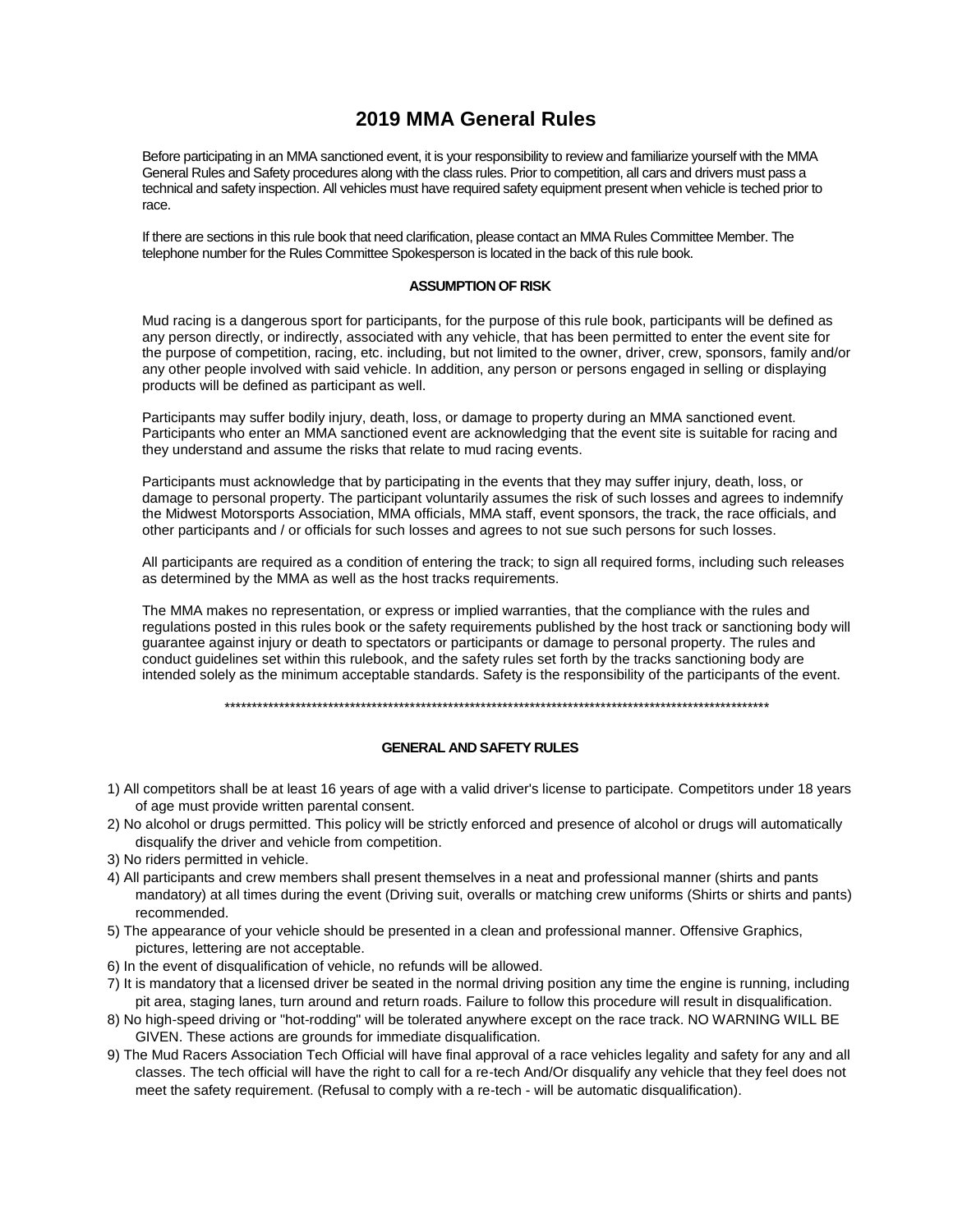#### **CLARIFICATION OF CLASSES**

#### **For the purpose of safety rules: the following classes will be referred to as "Pro classes": Super, Pro, Modified, and Open.**

#### **DRIVER SAFETY**

- 1) All classes require each driver to wear a safety approved Snell Rated Helmet. As of this writing it is highly recommended no helmet be over 10 years old for Pro classes, per the Snell sticker. It is the driver's responsibility to show the manufacture date is within 10 years, otherwise the Snell sticker will be used to establish the date. Currently Snell SA201 is the oldest allowable helmet.
- 2) To maintain safety and professionalism a SFI 3.2A-1 fire suit is highly recommended.
- 3) Neck collar, gloves and shoes are mandatory in all pro classes.
- A) 2019 and Beyond—Head and Neck Restraints will be highly recommended in all Pro Classes
- 4) Fire suits are mandatory in all pro classes
	- A) 2019 And Beyond—Super Stock and Renegade 3.2/5 Rated Fire suit Minimum will be highly recommended.
	- B) Pro Stock 3.2/5 Rated Fire suit Minimum will be highly recommended.

C) Pro Stock, Modified, and Open 3.2/5 Rated Fire suit With A Full Set of Nomex Underwear or a 3.2/15 Rated Fire suit will be highly recommended.

NOTE: All Nitrous and alcohol classes require the addition of a SFI 3.2A-5 fire suit OR a SFI3.2A-1 fire suit with the use of Nomex underwear. (Including gloves, shoes, neck collar and head sock).

Note: This will be the minimums and implies no guarantee to 100% safety. Drivers should take their safety and the gear associated with it very seriously. Drivers should ensure it is serviceable and fits properly. It is the driver's responsibility to take a look at all the options available to them.

- \*\*\*\*If a driver chooses to drive in multiple classes, your safety gear must meet each class' highly recommended fire suit minimum. \*\*\*\*
- 5) All race vehicles, should have attached to their support vehicle, in plain view, a fully charged, 2 1/2 Ib. (minimum) dry chemical or CO-2 fire extinguisher with a dial gauge, approved by ICC, UL or Coast Guard, and equipped with a suitable quick-release bracket. Extinguisher must be securely mounted.

2020 and Beyond--It is highly recommended that all vehicles in the Pro classes running alcohol and/or nitrous should have an onboard fire system (Hy-lon or cold fire) installed per manufacture reconditions. Activation must be accessible by the driver while secured in the driver's seat with a 5-point harness.

It is highly recommended that all rear engine vehicles in the Pro classes have some type of radio communication between the driver and support and/or crew member.

- 6) In the Sportsman classes, stock factory seat belt / shoulder belts allowed. Vehicles equipped with a racing seat (or seats) shall incorporate the use of a minimum of a 4 point harness for the driver).
- 7) A 5-point safety harness is required for the driver in all pro classes. No harnesses can be older than 5 years old according to the SFI tag.
- 8) Arm restraints or a window net is required for all drivers/vehicles that do not have glass/Lexan present in the driver's door. Arm restraints are required for drivers in all vehicles that do not have a door and/or top on the vehicle.

9) 2019 and Beyond—Blower Bags will be required on all Open Class cars running Super Charges.

- 10) Eye Protection:
	- \* Eye protection (face shields, goggles, safety glasses) is mandatory in all vehicles without windshields.
	- \* No sunglasses.

## **GENERAL VEHICLE REQUIREMENTS**

- 1). All vehicles must have rigid front and rear hitching point.
	- (a) Tow hook retaining clips required.

(b) Hitching point must be easily accessible and of substantial construction. No chains, straps, cables, or frame rail holes permitted.

- (c) If you are using your stock or add-on bumper, the mounting brackets must be at least 1/4" thick.
- (d) A rear axle hitching point is acceptable on vehicles with 3 or 4-link suspension, subject to Tech approval.
- (e) A pintle hook (rather than a clevis) will pass as long as the top jaw locks and releases.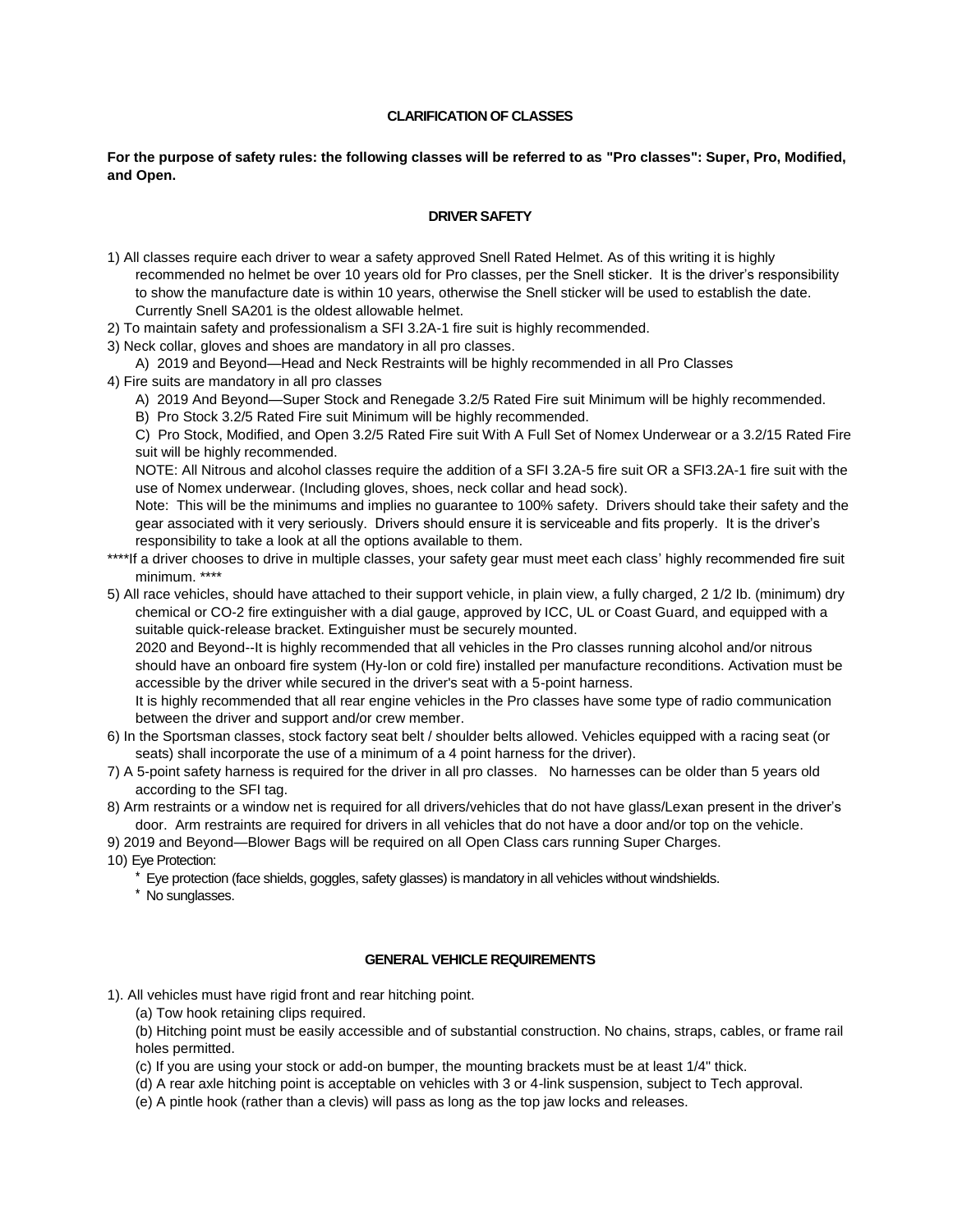#### **GENERAL BODY & CHASSIS RECOMMENDATIONS:**

#### **Chassis materials should meet or exceed MMA's minimum recommendations. These are minimum recommendations and do not imply nor guarantee a drivers or vehicles safety.**

- 1) No body lifts over 4 inches.
- 2) Driver's head must not protrude above the roll bar/cage with helmet on and driver strapped in the vehicle.
- 3) All roll bars/cages must have at least one diagonal cross brace with one end within 6" of the top of the main hoop, of the same material as the main hoop.
- 4) Roll bars/cages must be mounted on either the frame or body. If mounting to body, roll bars must have mounting plates made of steel with a minimum thickness of 1/8". Those plates must have plates of same construction on the underside of the body in the same location that extend to the frame.
- 5) No washers accepted as backing plates.
- 6) All fiberglass or aluminum bodied vehicles must have a frame mounted roll bar/cage.
- 7) Where bolts are used for mounting roll bars/cages, they must be at least 3/8" diameter and have a minimum rating of SAE Grade 5. Each mounting plate must have at least 3 bolts.
- 8) Low carbon (mild) steel tubing or chromoly is required. Other materials are subject to prior approval. No square tubing is permitted. No iron pipe of any kind is permitted. All workmanship will be evaluated by the Rules Committee. No brazing or soldering allowed.

#### Roll Bars:

- 1) All vehicles with a soft or removable top must be equipped with a roll bar and two (2) support bars (a full 4-point cage is required).
- 2) Roll bars or Roll Cages should be securely fastened to the vehicles frame/chassis. a) Roll Bars should be a minimum of 1 5/8" x .134 wall mild steel tubing or equivalent.
- 3) Manufactured or purchased "show" or "dress" bars mounted in the cab or bed are unacceptable.
- 4) Roll bars must consist of at least one continuous hoop with no welded corners.

Roll cages:

- 1) All roll cages for vehicles in pro classes should be substantially constructed and designed, a minimum of 1 1/2" x .090. However these are minimum standards and do not imply nor guarantee a driver's or vehicle's safety.
- 2) All weld joints should conform to approved welding procedures and standards set forth by the ASME (American Society of Mechanical Engineers)
- 3) Firewall and floorboard must be of adequate construction to protect driver from engine and driveline components. (0.030 steel or 0.060 aluminum recommended)
- 4) Roll cages must consist of a configuration of front and rear hoops with no welded corners, connected by tubing on the sides or side hoops. All main supports must be within 6" of the top bends.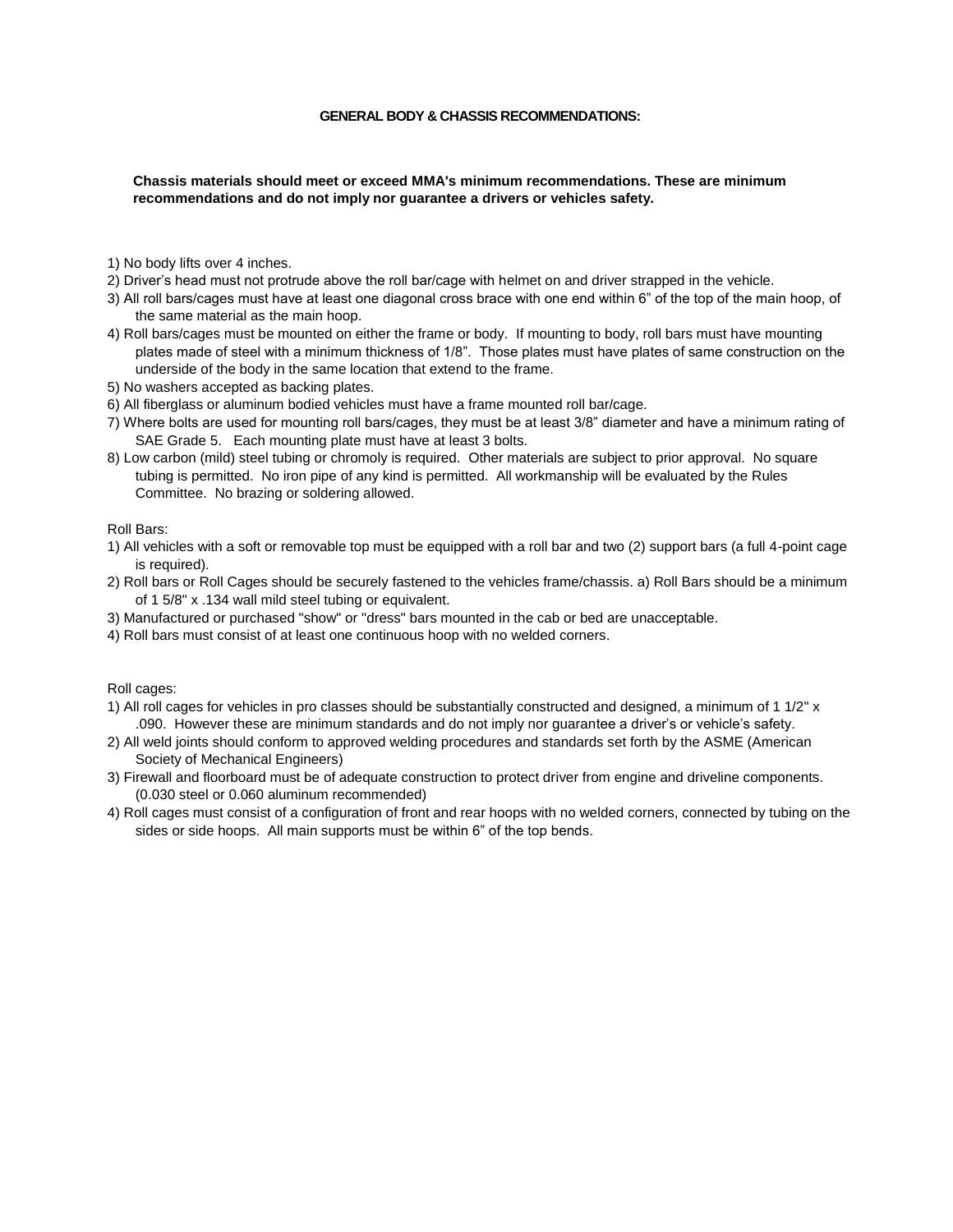#### **GENERAL DRIVE TRAIN REQUIREMENTS**

1) All pro class vehicles are required to have driveshaft loops and U-joint guards.

(a) Driveshaft loops must be of substantial rigid construction (3/16" steel or 1/4" aluminum recommended). All mounting bolts must be a minimum of 5/16" diameter.

(b) Each driveshaft must have a minimum of 2 loops. If a vehicle has a shaft no longer than 24", 1 loop, properly centered, will suffice.

(c) Loop location is to be no less than 6" and no more than 12" from the end of the shaft (u-joint) and 1" past slider on end with slip joint or 3 loops must be evenly spaced so that if the slip joint breaks, shaft will not drop.

(d) In addition to the above - All pro-class vehicles are required to have u-joint guards or shielding around all exposed u-joints. . Guards will be 360 degree, 3" wide. Guards will be made of 1/4" aluminum or 1/8" steel, secured with minimum 5/16" hardware.

- 2) For pro classes and all vehicles with a transmission brake installed, transmissions must be properly shielded or SFI approved case. (NOTE: Non Planetary - gear driven units do not require shielding or blankets (I.e. SCS or Pro-fab units etc.).
	- (a) All vehicles are required to have a SFI approved Flex plate or Fly wheel.
	- (b) Mechanical clutch equipped vehicles must have SFI approved bell housing with block saver plate. Must be installed with approved manufacturer's hardware.
	- (c) All automatic transmission equipped vehicles are required to have a SFI approved transmission safety blanket, SFI approved transmission shield (It is also recommended that all pro classes install a SFI approved flex plate shield or bell housing). Or SFI Approved transmission case.
- 3) The running gear of each vehicle will be inspected to verify the safety of such critical parts as steering, brakes, welds, tires, and body and body mount.
- 4) All open chain driven transfer set ups must have a shield or guard of 1/8" steel (minimum thickness) or 3/16" aluminum covering the top and ends of the unit. All shielding must be securely mounted to the engine or frame structure to contain chain in the event of breakage. (Stock Frame can pass as end cover subject per tech approval) (Also see class rules).
- 5) All weight added to race vehicles must be securely attached per tech approval. Added weight must be brought to the attention of the Tech Inspector.
- 6) Neutral/Park/Clutch Pedal Safety Switch:
	- \* All vehicles must have a working neutral/park/clutch pedal safety switch. Vehicle must NOT be able to be started in any forward or reverse gear.

## **GENERAL ENGINE REQUIREMENTS**

- 1) AH supercharged vehicles are required to use aluminum blower studs, belt shield and SFI approved blower restraints. (Blower and hat blanket and fuel line shield highly recommended)
- 2) All classes require a minimum of two (2) return springs per throttle body or carburetor.
- 3) Vehicles with (mechanical) aftermarket alcohol fuel injection systems must have a fuel shut off valve.

(a) The fuel shut off valve shall be securely fastened within the drivers reach while they are fastened in the driver's seat with a 5-point harness. (NOTE: A separate shut off is not required for stock OEM fuel injection systems in Street and Open Street classes).

- 4) All Pro classes require a SFI approved steel harmonic balancer
- 5) The use of a SFI approved balancer is highly recommended on all modified engines in the sportsmen classes. (NOTE: Stock harmonic balancer allowed as long as the pulley diameter exceeds balancer diameter).
- 6) Any engine moved from OEM frame mountings must be mounted properly by substantial construction and be deemed safe by tech team.
- 7) All components in engine compartment must be properly secured.
- 8) Exhaust: Exhaust systems in all classes must be routed as to exit either up, down, forward, or straight back. At no time should it exit to the side as to endanger officials or spectators. (See individual classes for routing allowances.)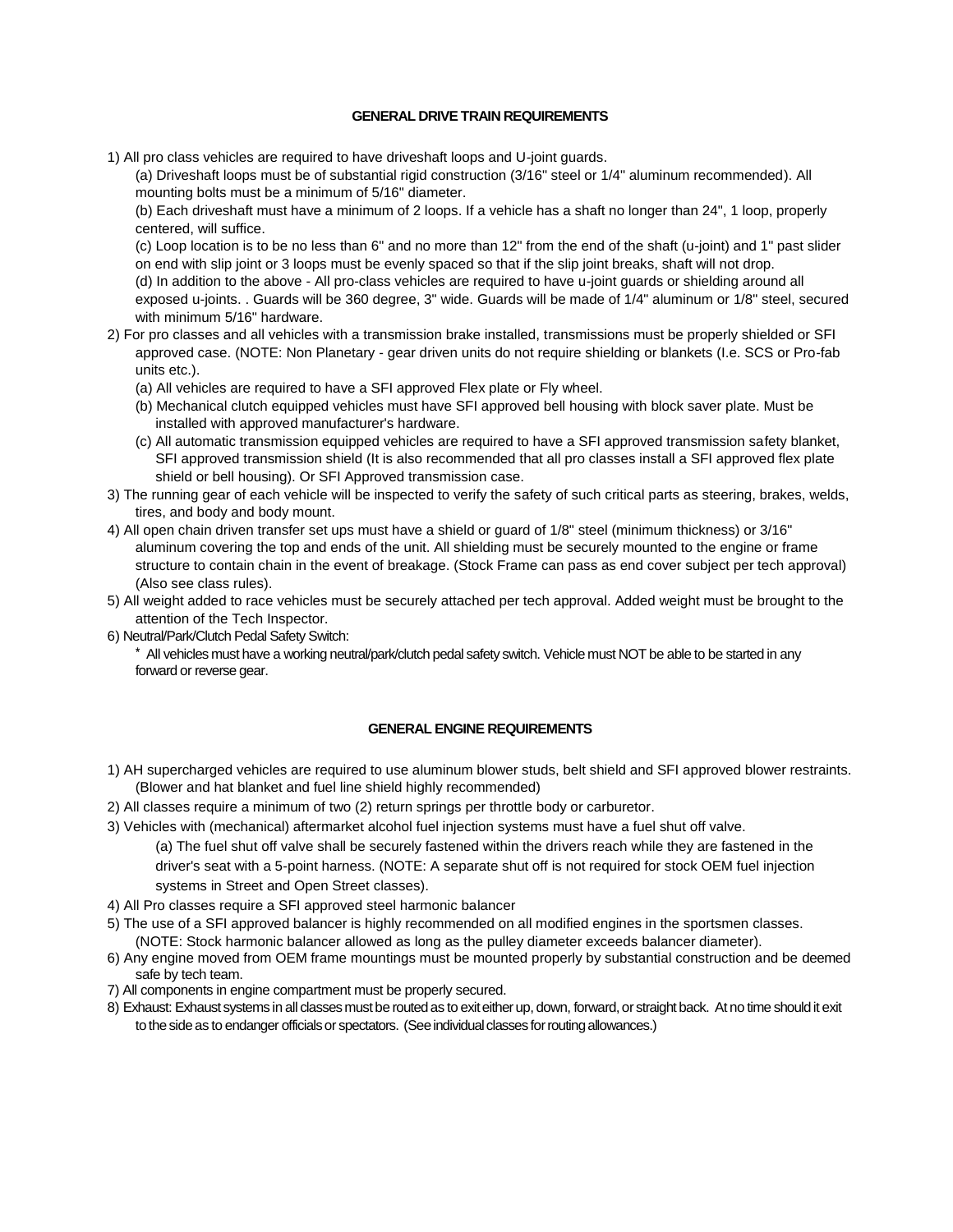#### **GENERAL COOLING SYSTEM REQUIREMENTS**

- 1) At no time shall coolant lines or related hardware run through the driver's compartment.
- 2) At no time shall engine or transmission cooling devices or lines of any type be allowed inside the driver's compartment of the vehicle.
- 3) Radiators that have been relocated must be securely mounted to the bed or frame of the vehicle.
- 4) All coolant lines must be in good condition.

#### **GENERAL IGNITION REQUIREMENTS**

- 1) Every vehicle must have an ignition kill switch.
	- (a) The ignition kill switch must be within driver's reach while the driver is fastened securely in harness. (A stock ignition switch is adequate for Street and Open Street classes).
	- (b) The kill switch must be clearly labeled "KILL SWITCH" or "ON" and "OFF".
	- (c) Kill switch must shut power off to all electrical power (i.e.) pumps, nitrous and ignition systems etc.

(d) Pro Class vehicles must have a master kill switch mounted at rear as close to centered as possible (accessible when vehicle is on side or upside down). This switch must disconnect all battery power and shut off engine. Switch must be clearly labeled. (A second master switch within the drivers reach is highly recommended).

(e) Magneto powered vehicles will need a relay to comply (these can be supplied through many high performance parts outlets).

- 2) Electronic control system for clutch management or traction control devices (As per class rules).
- 3) The use of electronic, digital or programmable ignition boxes for ignition and nitrous control in the Pro-classes is permitted.
- 4) Data logging equipment is allowed in all pro classes.
- 5) With the exception of the "Modified" and "Open" classes which may use a separate (detached) battery pack and /or a funny car style starter. All other vehicles must have adequate battery power and starter on board to start the vehicle while the driver is securely fasten in the drivers' seat.
- 6) Vehicle batteries shall be securely fasten to the vehicle with proper hold downs to prevent it from coming loose in the event of an accident (No ratchet straps, bungee cords, etc.) allowed. Batteries shall not be mounted in the driver's compartment. (An approved battery box or enclosure is highly recommended)

## **\*\*\*NO VEHICLE SHALL BE STARTED OR LEFT RUNNING WITHOUT A LICENSED OPERATOR IN THE DRIVER'S SEAT\*\*\***

#### **GENERAL FUEL SYSTEM REQUIREMENTS**

- 1) Pro classes Fuel cells allowed as per class rules
- 2) Street class gas tanks should be in stock location or as per class rules. Fuel cells permitted as per class rules.
- 3) Fuel tanks/cells and fuel lines shall be isolated from driver's compartment by subfloor.
- 4) Tanks must have adequate latching gas caps.
- 5) Tanks must have sufficient capacity to make full runs.
- 6) Engine MUST be turned OFF during refueling.
- 7) NO pressurized fuel systems allowed. All fuel systems shall be operated by mechanical or electrical means only.
- 8) All fuel line must be in good condition.
- 9) Fuel cells that have been relocated must be securely mounted to the bed or frame of the vehicle.
	- (a) Fuel tanks (or Fuel cells) must be securely fastened with a minimum of 2 metal straps, (1" minimum width) secured with the proper hardware 3/8" minimum).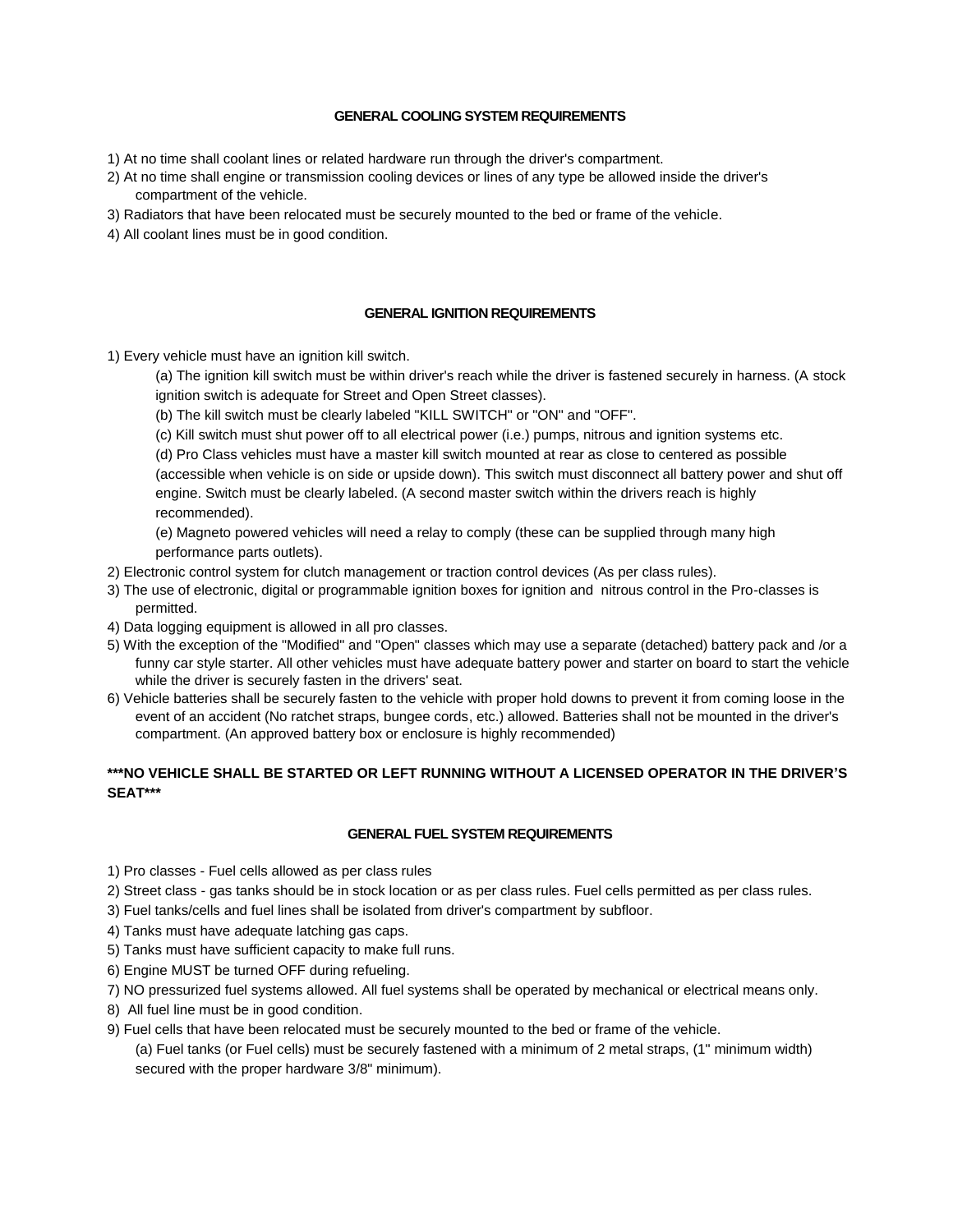#### **GENERAL NITROUS REQUIREMENTS**

1) Nitrous Systems must be commercially available and installed per manufacturer's recommendations.

2) Nitrous line quarter turn ball valve.

a) It is required that a 1/4 turn ball valve be installed, inline and within driver's reach while they are secured in the driver's seat.

b) The 1/4 turn ball valve shall be capable of shutting off all nitrous supply from bottle(s) to solenoid(s).

c) If two N2O bottles are used, both must have ball valves and must be on 1 cable to shut off flow.

- 3) The electrical power source for fuel pumps and nitrous switches must pass through the master kill switch. (It is highly recommended that a second kill switch be located within the driver's reach while secured in the driver's seat).
- 4) The Nitrous activation switch shall be loaded button (momentary switch).
- 5) Nitrous filter is highly recommended.
- 6) Heating of nitrous bottles by any open flame (Torch) is NOT permitted.
- 7) The use of any agents other than nitrous oxide as part of, or mixed with, is prohibited.

#### **GENERAL BRAKE REQUIREMENTS**

1) All vehicles must have working and adequate brake systems. (Dual reservoir, dual master cylinders required).

2) Four (4) independent wheel brakes required for all classes.

3) All Brake rotors will be inspected for heat cracks, NOTE: Rotors found with heat cracks will not pass tech inspection.

4) Braking systems will be inspected and tested during tech inspection.

5) Steel brake lines recommended. (Flexible steel braided brake lines allowed as long as they are securely fastened)

6) Stock rubber flex lines to calipers are acceptable. (Steel braided flex lines recommended in all Pro classes).

#### **GENERAL TIRE REQUIREMENTS**

1) D.O. T. tires must have raised D.O. T. stamping on the sidewall.

2) Tires will be sized by manufactures' raised lettering on the sidewall.

3) No recapped tires will be allowed.

- 4) All lug nuts shall be in place
- 5) Tires allowed as per Class rules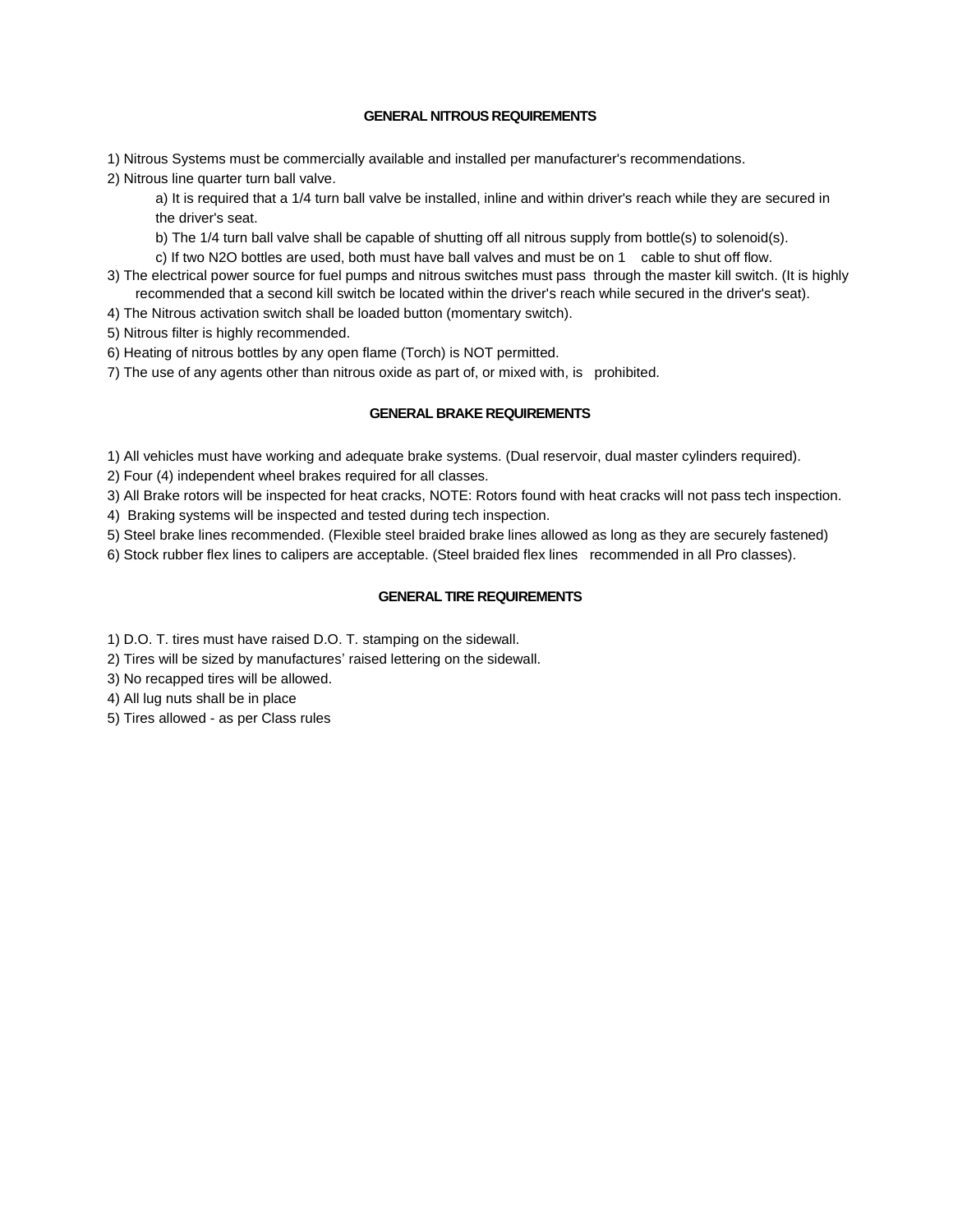# **MMA Classes**

*The MMA has adopted class rules for some of the classes from the Mud Racers Association Inc. However, MMA rules may vary.*

**GLOSSORY OF TERMS:** 

**The word MAY: is used for the purpose of saying the user may or may not do as the rule reads, (i.e.) the battery May be relocated.** 

**The word SHOULD: is used for the purpose of saying the user should do as the rule says in order to comply, (i.e.) Exterior body panels should retain a stock appearance. Meaning it does not need to be an exact duplicate of the original body in order to comply.** 

**The word SHALL: Means it shall be as stated (i.e.) Driver shall sit in stock location. (Center seat positions NOT permitted). Meaning no options.** 

**OEM: Original Equipment Manufacture Specifications.** 

**OEM type or style: Means similar designs to Original Equipment Manufacture specifications – But may be produced by any aftermarket manufacture.** 

**NOTES: 1). Four (4) wheel drive mandatory on All vehicles in All classes.** 

#### **STREET:**

*This is an all motor, vacuum limiting class, it is intended for mostly stock four wheel drive trucks and Jeeps that are primarily street driven, have minimal modifications and are street legal. Engine swaps allowed as per class rules, frame must be correct for body.* 

Vehicles must meet all safety requirements for this class. (See General Rules,)

#### **BODY: (Street)**

- 1) Any model jeep or truck, stock steel body (minimal trimming allowed for tire clearance only)
- 2) Wheel base must be stock for frame and body
- 3) Firewall cannot be cut, relocated or reshaped
- 4) Must retain factory floor pan
- 5) Flatbeds Minimum dimensions: must be the same width as the cab and extend to the rear most part of the frame and Substantial enough to carry cargo.
- 6) Must retain all stock glass
- 7) Headlights and taillights required and must be functional
- 8) Front bumper required
- 9) Factory interior shall not be removed

#### **CHASSIS: (Street)**

- 1) Unmodified OEM factory frame bumper to bumper.
- 2) Minimum 4 point roll cage required for open top vehicles. See General Rules.
- 3) Stock suspensions. (Aftermarket tin kits allowed).
- 4) No removal of leaf springs.
- 5) Stock OEM front and rear differentials, transmission and transfer case only (may be upgraded with stronger OEM parts.
- 6) Transmission brakes (Trans brake NOT allowed).
- 7) Fuel tank, battery, and radiator must be in stock location.
- 8) 4 wheel brakes mandatory, OEM dual reservoir master cylinder required.
- 9) Unaltered DOT tires only.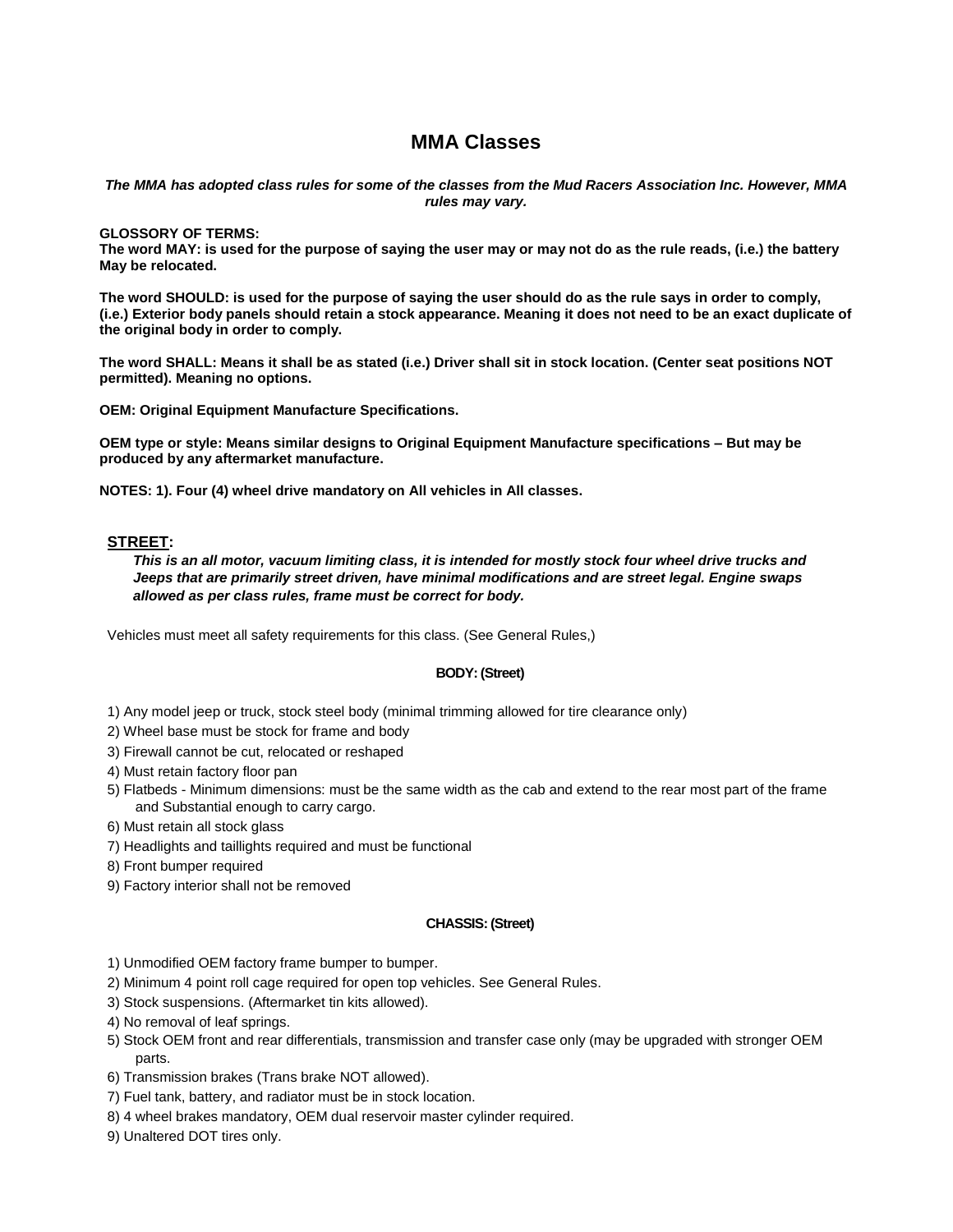## **ENGINE: (Street)**

- 1). Motor must pull 17" of vacuum at 800 RPM's.
- 2). Big block engines in full size, ¾, or 1 ton trucks only.
- 3). No V8's in mini trucks or mini SUV's (Unless OEM)
- 4). Motor must be located in stock location.
- 5). No aluminum engine blocks or aluminum heads (Unless OEM equipped for vehicle)
- 6). Cast aluminum intake only. (No tunnel rams or sheet metal intakes)
- 7). Single gas carburetor only, limited to 4150/4160 series only (no Predators, No Dominators, No SV-1's).
- 8). Pump gas only (fe-85 allowed)
- 9). OEM fuel injection only
- 10). Headers are allowed, mufflers are required and exhaust must extend to behind the driver's seat.
- 11). No power adders. No Nitrous, No turbocharger(s), No superchargers. With the following exception: 11a) Factory installed OEM turbochargers permitted on diesels only.

## **END OF MMA - STREET CLASS**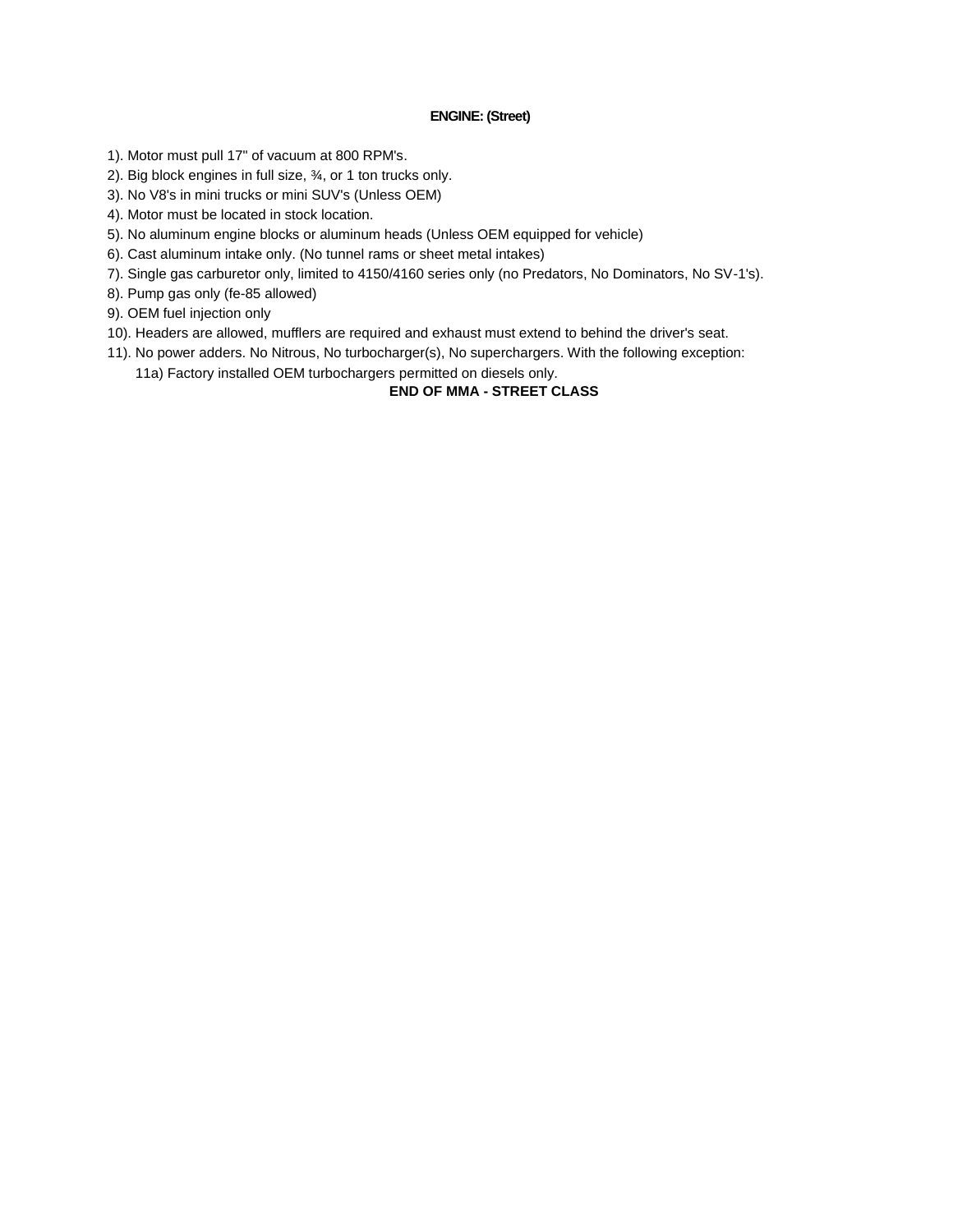## **OPEN STREET:**

*This is an all motor, vacuum limiting class. It is intended for four wheel drive trucks and Jeeps that have been slightly modified for competition but still utilize mostly stock components. They must be capable of being made street legal. Engine swaps allowed as per class rules, but frame must be correct for body.* 

Vehicles must meet all safety requirements for this class. (See General Rules).

#### **BODY: (Open Street)**

- 1) Any model jeep or truck, stock steel or OEM (street weight; equivalent fiberglass body parts. (Minimal cutting allowed only for tire clearance) No race bodies allowed.
- 2) Must retain Full steel cab or tub, doors and bed must be retained. (No removal of inner steel panels)
- 3) Firewall can be reshaped minimally, but not cut and relocated.
- 4) Wheel base cannot be altered, must match body.
- 5) Flatbeds Minimum dimensions: must be the same width as the cab and extend to the rear most part of the frame and Substantial enough to carry cargo.
- 6) Shall retain all stock glass.
- 7) Headlights and taillights required and shall be functional.
- 8) Front bumper required
- 9) Factory interior shall not be removed.
- 10) Race seats allowed, shall have a minimum of two (2) must be securely mounted to the floor.

## **CHASSIS: (Open Street)**

- 1). Any unmodified OEM factory frame rails, bumper to bumper. Frame shall retain two (2) stock cross members with the following exceptions permitted:
	- 1a). Relocating of cross member(s) allowed, Modifications allowed.
- 2) Minimum 4 point roll cage required for open top vehicles. (See General Rules)
- 3) Rear suspension should be leaf-springs unless equipped otherwise from the factory.
- 4) Front suspension may be leaf-spring, coil & radius, or IPS. Other front suspension styles permitted if OEM for that vehicle. (Relocation of mounting points not permitted).
- 5) Leaf springs should have a minimum of two leafs per spring pack.
- 6) Ladder bars permitted (No 4-link, No 3-link, No floaters, No coil over shocks.
- 7) Any OEM front and rear axles. (Modifications allowed).
- 8) Any OEM transfer case allowed (No aftermarket cases, No chain drives).
- 9) Any OEM Transmission (modifications and trans brakes allowed). Should be shielded, stock steel floor acceptable. (See General Rules).
- 10) Radiator must be located in front of motor.
- 11) Fuel tank (fuel cell allowed; and battery may be relocated) See General Rules;
- 12) 4 wheel brakes mandatory, OEM dual reservoir or duel master cylinder required.
- 13) Unaltered DOT tires only.

#### **ENGINE: (Open Street)**

- 1) Any OEM type automotive engine allowed.
- 2) Engine swaps allowed with the following exceptions:
	- 2a) Big block engines in full size trucks only
	- 2b) Small blocks in mini trucks and jeeps allowed.
- 3) Engine must pull 13" of vacuum at 800 RPM's
- 4) Engine should be located in approximate stock location. (Firewall will dictate engine location)
- 5) No aluminum blocks allowed, with the following exception:
	- 5a). If OEM factory installed for that vehicle.
- 6) No aluminum heads allowed with the following exceptions: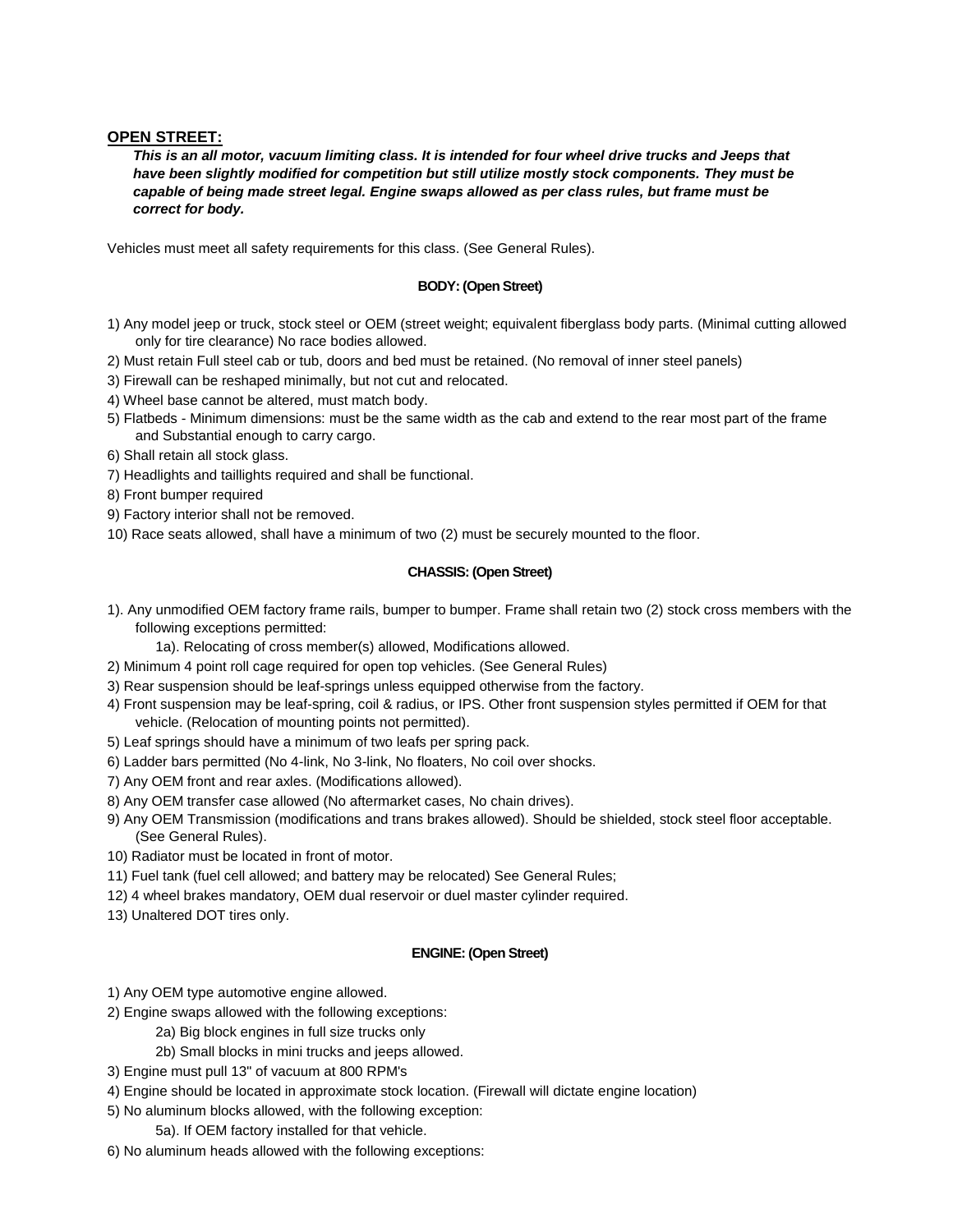6a). If OEM factory installed for that vehicle.

- 7) Aftermarket intakes allowed. Cast aluminum only. (No tunnel rams. No sheet metal intakes)
- 8) Single gas carburetor only, limited to 4150/4160 series only.
- 9) Fuel limited to pump Gas, £-85 or diesel fuel only. No alcohol, No ethanol, No fuel additives or outlaw (oxygenated,) fuels (I.e. Super Blue, Q-16, etc;.
- 10). OEM fuel injection only.
- 11). No power adders: No Nitrous, No turbocharger(s), No superchargers. With the following exceptions: 11a). Factory installed OEM turbochargers permitted on diesels only.
- 12). Competition exhaust allowed.

## **END OF MMA - OPEN STREET CLASS**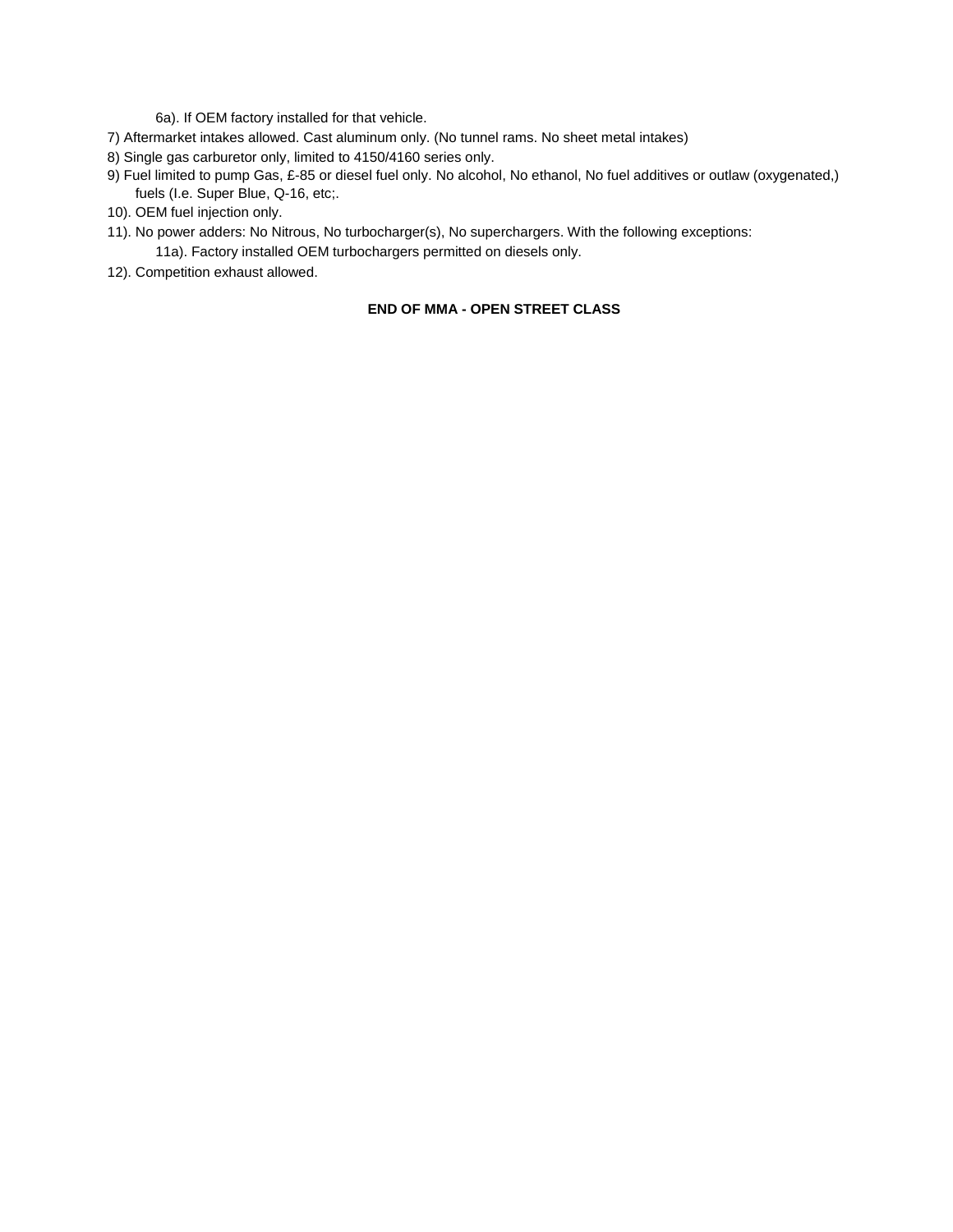## **SUPER:**

*This all motor class is intended for four wheel drive trucks and Jeeps that have been modified for competition but still utilize mostly stock OEM components. Although they are primarily competition vehicles and need not be street legal, they should appear stock. Engine swaps and body swaps are allowed as per class rules.* 

Vehicles must meet all safety requirements for this class. (See general rules).

#### **BODY: (Super)**

- 1). Any model jeep or truck, stock steel body or OEM (street weight) equivalent fiberglass body parts required (No Race Bodies, fiberglass replacement parts should closely match the OEM specifications).
- 2). Body should match wheelbase. (No altered wheel base vehicles allowed).
- 3). Shall retain Full cab or tub. Doors and bed shall be retained. (No removal of inner steel structures; With the following exceptions allowed:
	- 3a) Tailgate may be removed. Front fender wells may be removed.
	- 3b) Removal of inner steel structures is allowed on Front fenders and hood only.
	- 3c) One piece Fiberglass front clip allowed (should closely match the OEM specifications;
	- 3d) Fender cutting / trimming permitted for tire and header clearance.
	- 3e) Firewall may be modified for engine clearance only (but not replaced or relocated). Engine should remain in stock OEM location.
- 4). Shall retain factory floor pan. Floor pan or tub shall Not be removed, replaced or relocated. (Floor may be modified for drive train clearance).
- 5). Flatbeds Minimum dimensions: Should be the same width as the cab and extend to the rear most part of the frame and Substantial enough to carry cargo.
- 6). Windshield and side glass required (Lexan or equivalent acceptable). Rear window may be removed for roll cage/bar clearance.
- 7). Headlights and taillights not required.
- 8). Bumpers not required.
- 9). Mirrors not required.
- 10). Removal of OEM interior trim pieces allowed (i.e.) seat, headlines door panels, carpet, dash and other trim pieces may be removed. (No removal of inner steel structures /panels allowed).
- 11). Race seat(s) allowed, with the addition of a SFI approved 4 point safety harness. (5 point harness is recommended).
- 12). Driver shall sit in stock location. (Center seat positions NOT permitted).

#### **CHASSIS: (Super)**

- 1).Any unmodified OEM factory frame or frame rails bumper to bumper. Shall retain two (2) stock cross members, (Relocating of cross member(s) allowed, Modifications allowed). Unused brackets and cross members may be removed at the discretion of the builder.
- 2). A 6 point roll cage is required. See general rules.
- 3). Rear suspension must be leaf-spring unless equipped otherwise from the factory.
- 4). Ladder bars allowed. (No 3-link, No 4-link suspensions).
- 5). Front suspension may be OEM leaf-spring, coil & radius, or IFS. (Other front suspension styles permitted if OEM for that vehicle).
- 6). NO Coil over shocks OR Coil over suspensions.
- 7) Leaf-spring vehicles shall have at least one functional leaf spring per spring pack. Floaters/Sliders are permitted.
- 8) Any OEM front and rear differential (axles) allowed. (Modifications allowed).
- 9) Any OEM transfer case allowed. (Modifications allowed).
- 10) Any OEM Transmission (modifications and transmission brakes allowed). Should be shielded, Stock steel floor acceptable (see general rules).
- 11) Fuel cell, battery, and radiator may be relocated. (See general rules for mounting specifications).
- 12) Brakes are required on both front and rear axles, dual master cylinder or OEM style dual reservoir master cylinder required. NOTE: 4 wheel brakes mandatory. (See General Rules)
- 13) Unaltered DOT tires only.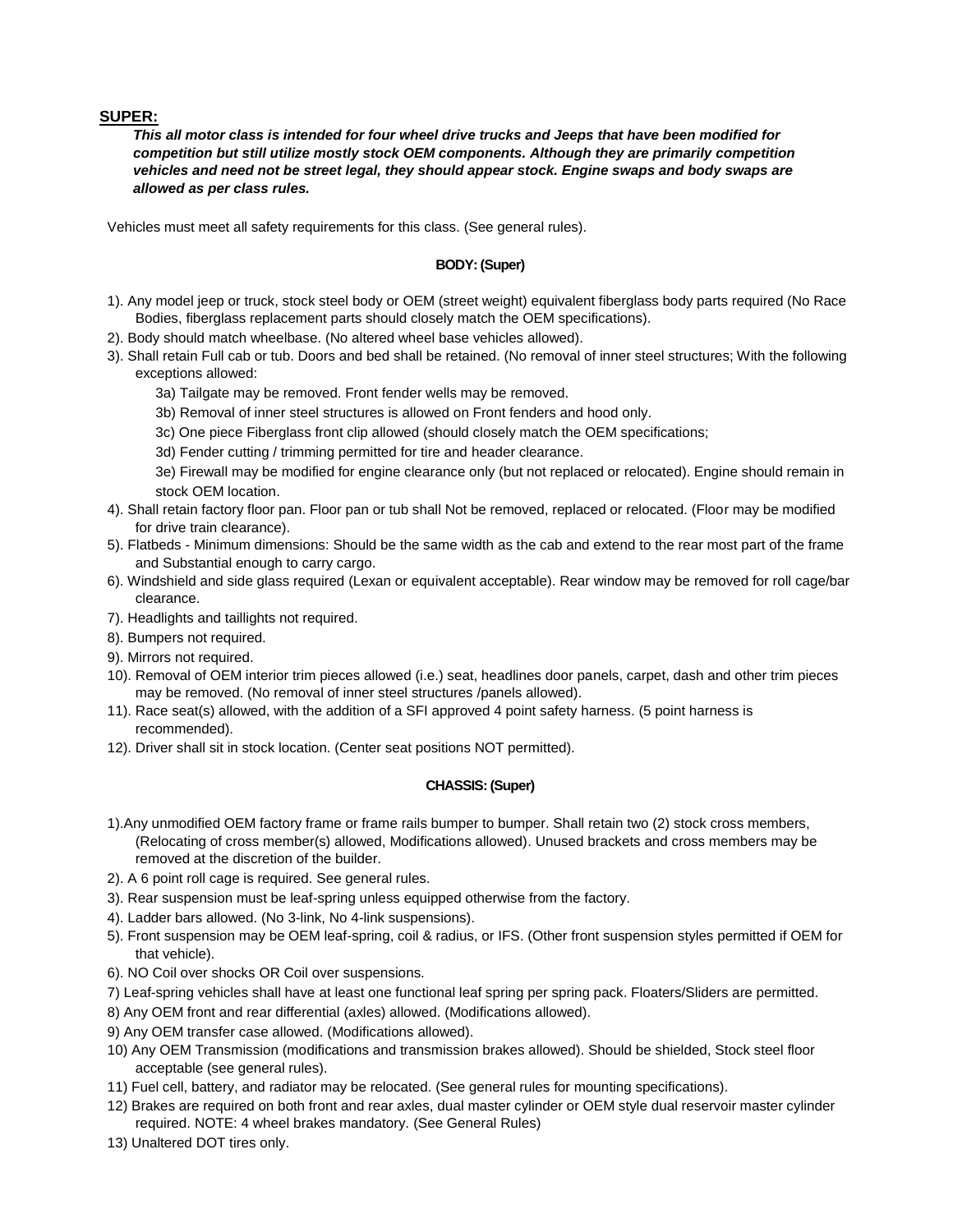## **ENGINE: (Super)**

- 1).Any factory OEM type automotive engine. No aluminum blocks allowed, with the following exception:
	- 1a). OEM factory installed aluminum engines.
- 2). Engine must be located in approximate stock location based on firewall location.
- 3). Conventional OEM style aftermarket aluminum heads allowed (modifications allowed).
- 4). NO aftermarket Pro-Stock style heads permitted. (No Chevy Big Block spread port style heads. No Ford C-heads or Thor heads permitted). The following exceptions will be allowed:
	- 4a) Ford A-460 type heads are allowed.
	- 4b) Any aftermarket OEM type small block aluminum head allowed.
- 5). Cast aluminum intake only (No tunnel rams or sheet metal intakes)
- 6). Single gas carburetor only (No stretched or split Dominator carburetors). Single Predator or SV-1carburetor allowed.
- 7). OEM fuel injection only.
- 8). Vacuum pumps and dry sumps allowed.
- 9). Fuel limited to race Gas or any pump gas (E-85 allowed) or diesel fuel only. No Alcohol, No ethanol. No fuel additives.
- 10). No power adders. No Nitrous, No turbocharger(s), No superchargers. With the following exceptions: 10a). Factory installed OEM turbochargers permitted on diesels only.
- 11). Competition exhaust allowed.

## **END OF MMA - SUPER CLASS**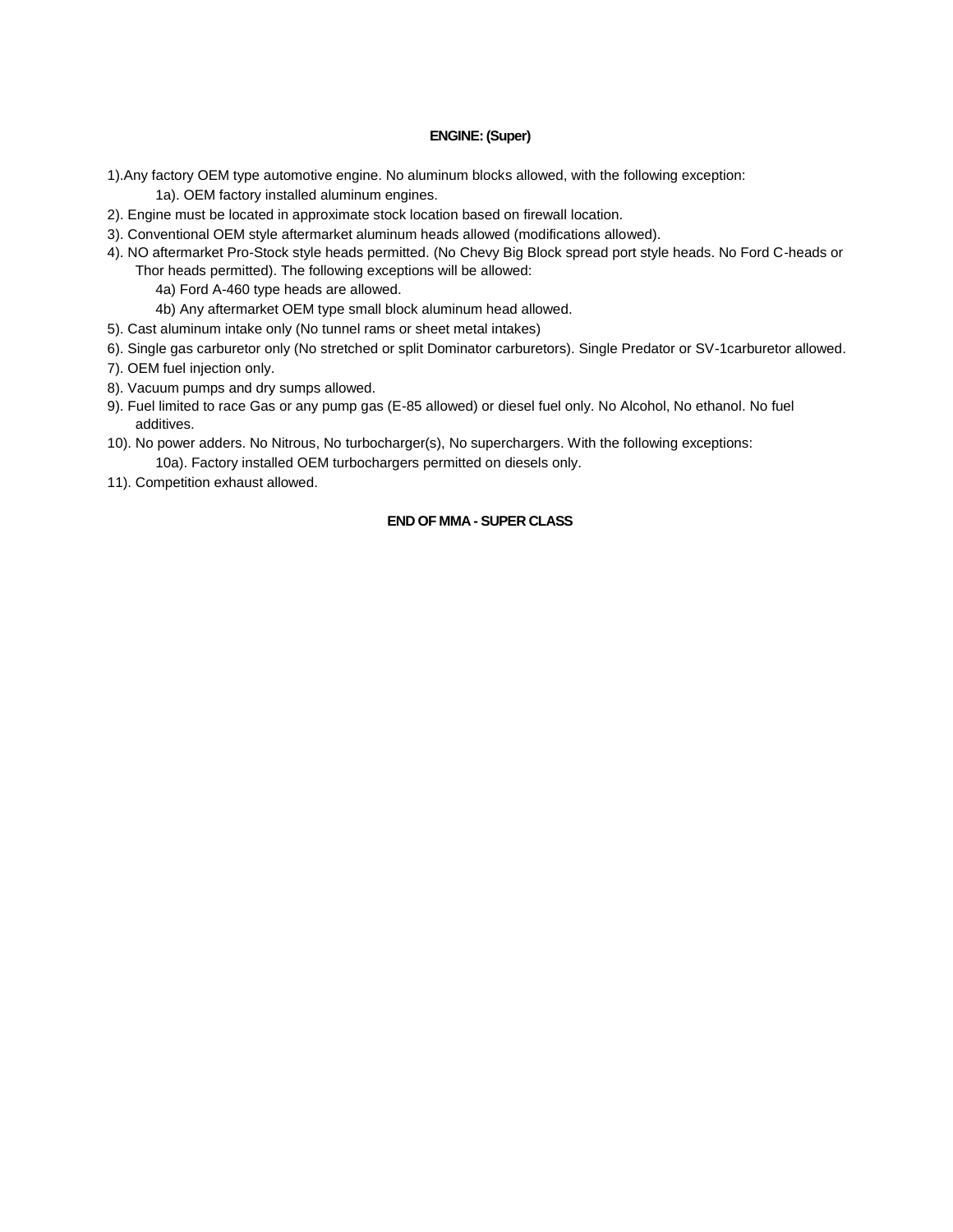**PRO:** (A Fire Suit is Mandatory in this Class)

*Although naturally aspirated combinations are allowed - This is primarily a nitrous class intended for highly modified four wheel drive trucks and Jeeps. Competition chassis, race bodies, and pro stock style engines. Vehicles must meet all safety requirements for this class. (See general rules).* 

#### **BODY: (Pro)**

- 1) Any model jeep or truck body allowed should be recognizable.
	- a) Fenders, doors and roof must be retained if originally OEM equipped.
	- b) No narrowing of the body from the back of cab or tub (Driver Compartment) forward.
- 2) Narrowing or bobbing of rear quarter panels allowed for tire clearance using the following guidelines.
	- a) If narrowed, (panels between the tires) panels must extend to the end of the frame.
	- b) If bobbed, rear quarter panels must extend a minimum of 12" behind the cab.
- 3) Hood and grill should be present.
- 4) Maximum distance from the center of the front axle to the bottom of the driver's seat back shall not exceed 84 inches. Center seat allowed.
- 5) A firewall and floor pan should be present protecting driver from engine and driveline components. Minimum 0.030 Steel or 0.060 aluminum recommended.
- 6) The firewall shall extend from door to door and from the floor pan to the base of the windshield.
- 7) The floor pan shall extend from door to door and front of the cab or tub to rear of the cab or tub (drivers' compartment). NOTE: The floor pan and firewall shall be securely attached to each other and to the frame work of the chassis.
- 8) Windshield, rear and side window glass and related hardware Not required.
- 9) Race seats permitted.

## **CHASSIS: (Pro)**

*Chassis material shall meet MMA's minimum requirements. (See General Rules). However, these are minimum standards and do not imply nor guarantee a driver or vehicles safety.* 

1) The main frame rails of the chassis shall be constructed of a minimum of 0.080" square and / or rectangular steel tubing. Minimum dimensions of 2" X 3" or any factory frame or frame rails.

Additional frame guidelines:

- 1a) Minimum length of frame rails shall be from centerline of front axle to centerline of rear axle.
- 1b) Round tube can be used for additional bracing.
- 1c) Back half chassis allowed.
- 2) Minimum 8-point roll cage. (See General Rules).
- 3) Any type suspension allowed.
- 4) Any type OEM or aftermarket chain or gear drive transfer set ups allowed.
- 5) Any type Transmission allowed, modifications allowed (automatics must be shielded or SFI case)
- 6) Any OEM style front and rear differentials allowed. Modifications allowed.
- 7) 4-wheel brakes mandatory, duel master cylinder or OEM style dual reservoir master cylinder required
- 8) Maximum 46.5" DOT tires with alterations (Cuts) allowed
- 9) Maximum wheelbase 130"

#### **ENGINE: (Pro)**

1) Any OEM type automotive engine

- a) 5" Bore Space
- b) Cast Motor—12.3" Maximum Deck Height
- c) Aluminum Motor—12.0" Maximum Deck Height
- d) Must Be Water Jacketed
- 2) Engine placement engine shall be relocated a maximum of 12 inches back from the centerline of the front axle tube to the #1 sparkplug.
- 3) Any automotive type of cylinder head allowed.
- 4) OEM fuel injection only. No aftermarket injection systems.
- 5) Any automotive type carbureted intake manifold allowed (sheet metal intakes allowed).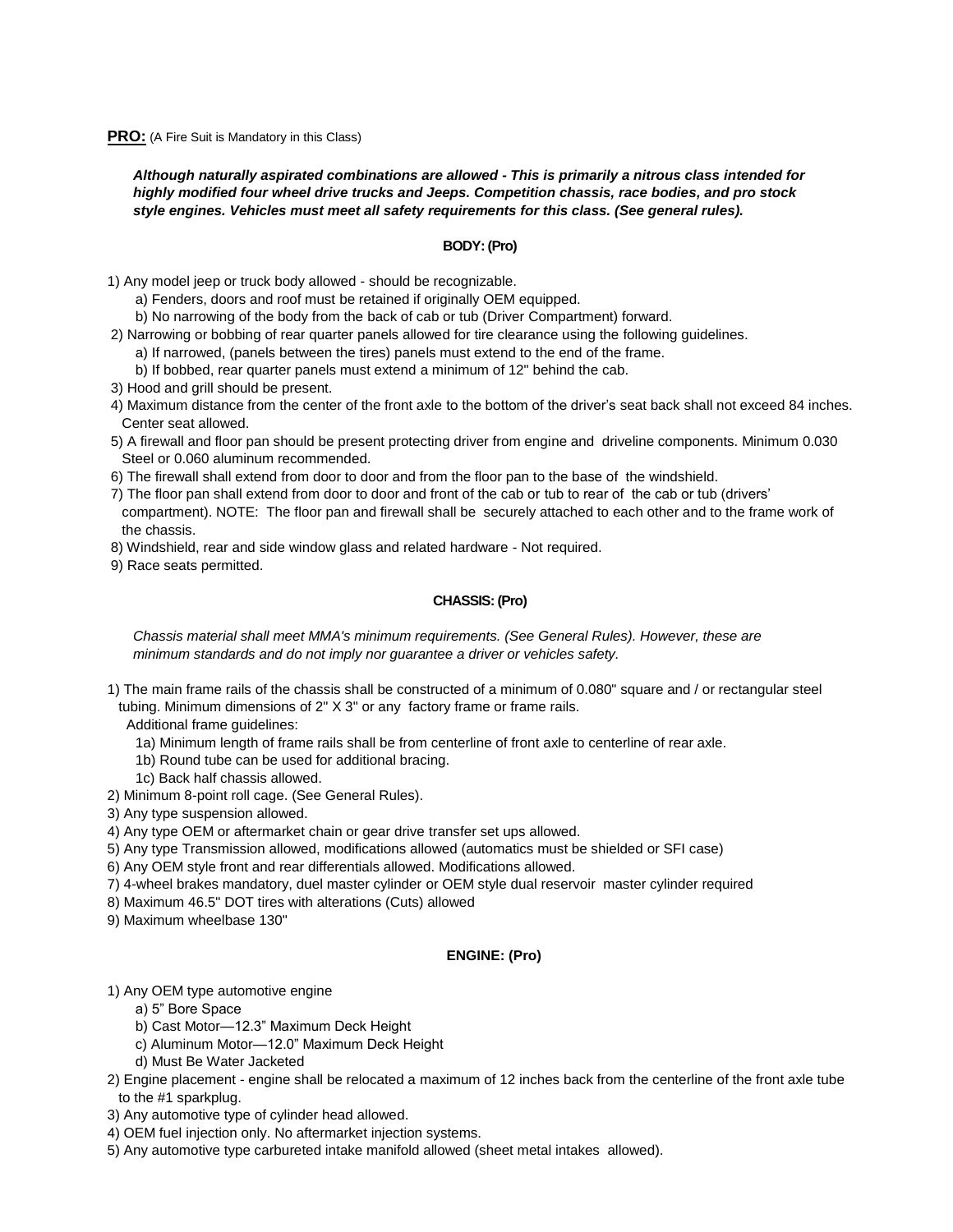- 6) Dual carburetors allowed gas or alcohol. (Split and stretched Dominators allowed, dual Predator or SV-1 style allowed)
- 7) Vacuum pumps and dry sumps allowed
- 8) Any racing gas, alcohol/methanol or oxygenated fuels allowed. (No Nitro methane). (Specific Gravity Tolerances Shall Not Exceed .817 @ 60 degrees)
- 9) Nitrous allowed.
- 10) No turbochargers, No superchargers.
- 11). Competition exhaust allowed.

**END OF MMA – PRO**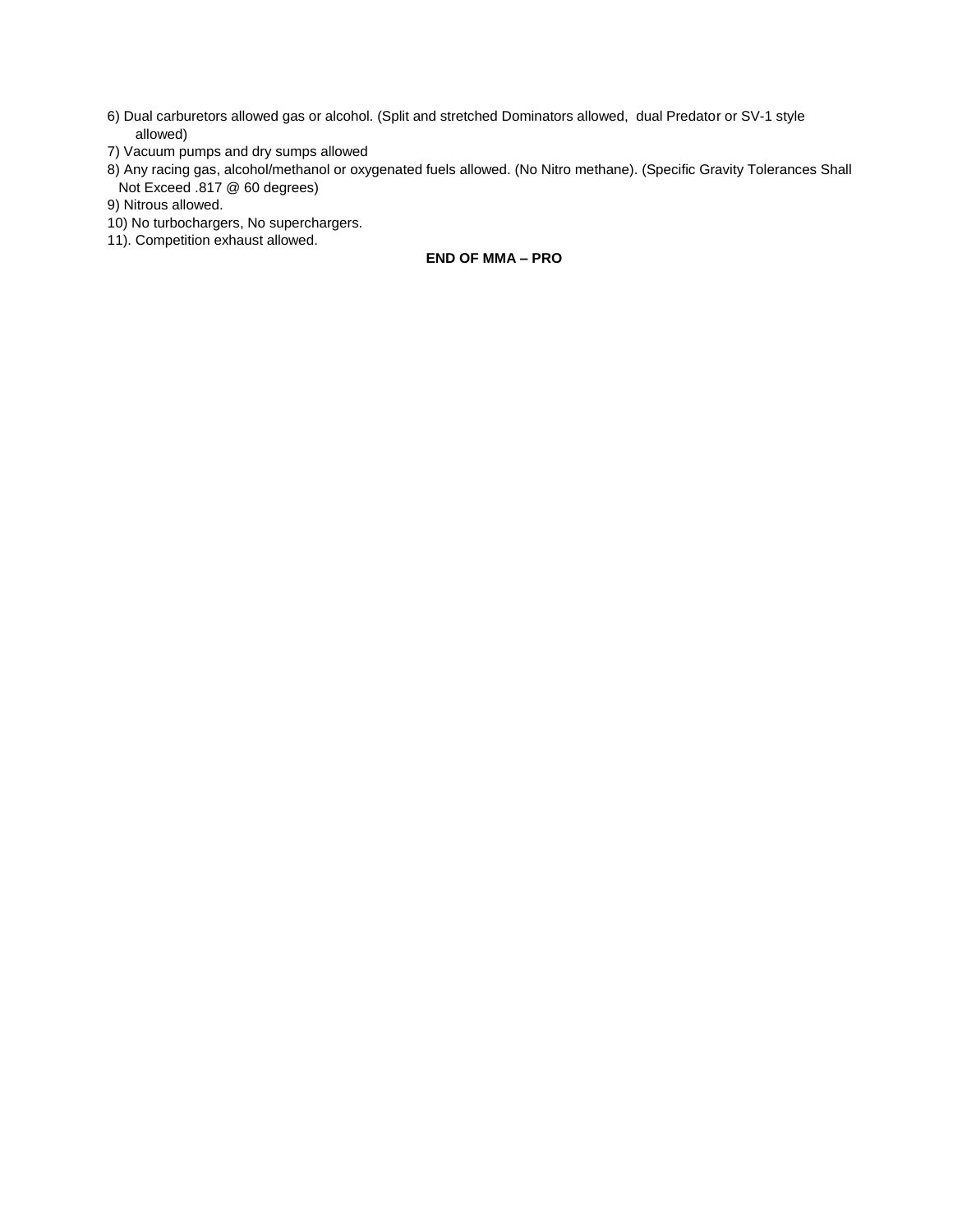## **MODIFIED:** (A Fire Suit is Mandatory in this Class)

- **1. Tires:**
	- Any D.O.T. tire. Cutting and grooving allowed on rear tires.
	- Any front tire allowed.
	- Wheelie bars allowed.

## **2. Engine:**

- Any single internal combustion engine.
- SFI harmonic balancer required, or 360-degree coverage.
- No forcedinduction.
- Must have 2 external return springs on the carb.
- Batteries in all vehicles must be securely mounted.

## **3. Body:**

- Must be a recognizable body resembling either production, recreational, or competition vehicles.
- **Minimum 8-point rollcage mandatoryinallvehicles. (See General Rules).**

#### **4. Frame andSuspension:**

- Any styleframe.
- Anysuspension allowed.
- Engine setbacksallowed.
- Main frame rails must be minimum of 1½".
- 150" maximumwheelbase.

## **5. Fuel:**

- Gasoline, diesel, or alcohol.
- No fuel performance-altering additives allowed.
- Upper cylinder lubricants are allowed.
- Nitrous Oxide allowed.

#### **6. Neutral/Park/Clutch Pedal SafetySwitch:**

- All vehicles must have a working neutral/park/clutch pedal safety switch. Vehicle must NOT be able to be started in any forward or reverse gear.
- Driver or pit crew member must be seated in the driver's position any time the vehicle's engine is running or anytime attempting to start the engine.
- Staging assistanceallowed.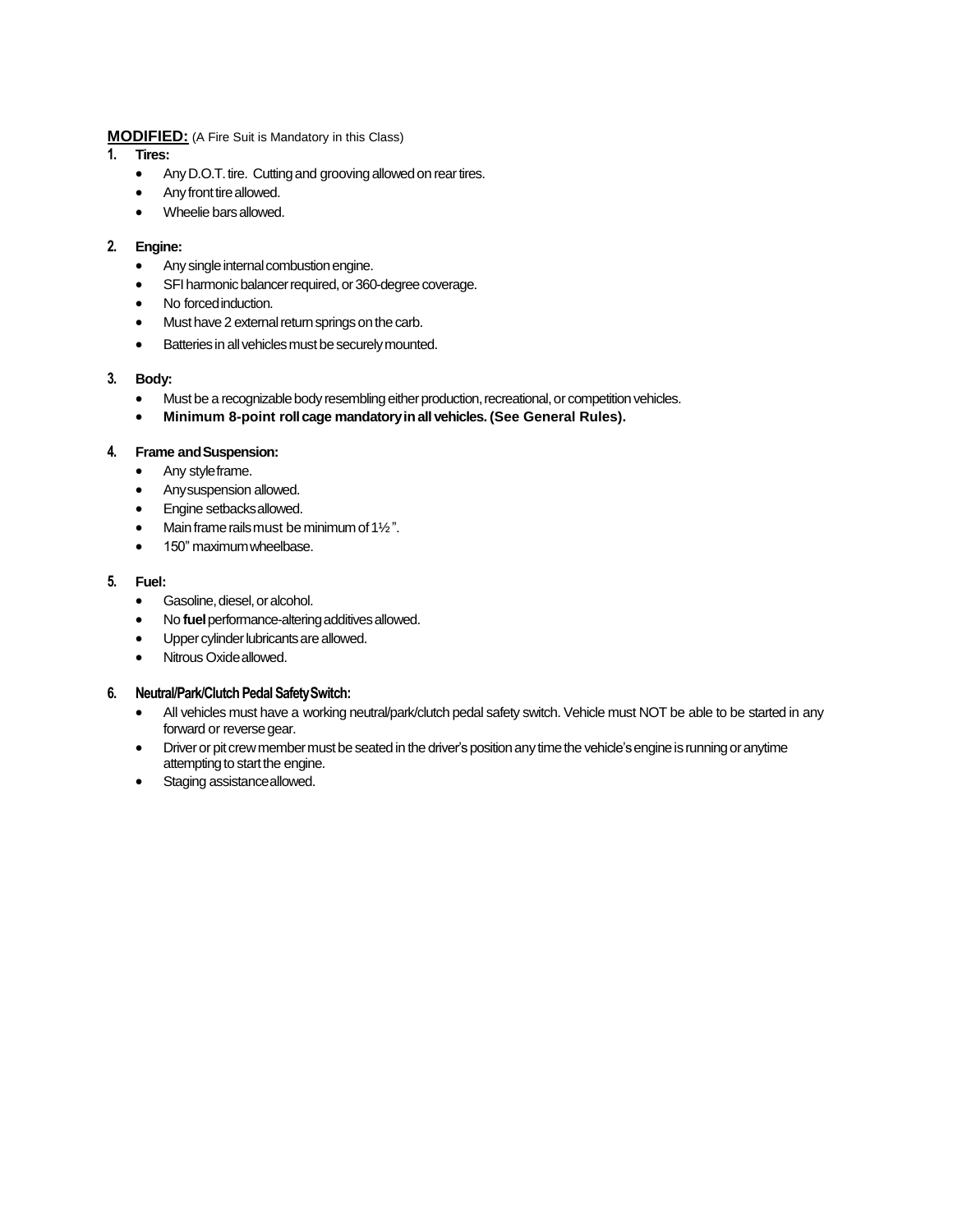**OPEN:** (A Fire Suit is Mandatory in this Class)

- **1. Tires:**
	- Any 4 rubber tires.
	- Wheelie bars allowed.

## **2. Engine:**

- Any single internal combustion engine.
- SFI harmonic balancer required, or 360 degree coverage
- 360-degree shield for blower belts recommended.
- Must have 2 external return springs on the carb.
- Batteries in all vehicles must be securely mounted.

## **3. Body:**

- Must be a recognizable body resembling either production, recreational, or competition vehicles.
- **Minimum 8-point rollcage mandatoryinallvehicles. (See General Rules).**

#### **4. Fuel:**

- Gasoline or alcohol only.
- Nitrous oxideallowed.
- Noperformance-altering additives allowed.
- Upper cylinder lubricants are allowed.

#### **5. Frame andSuspension:**

- Any styleframe.
- Anysuspension allowed.
- Engine setbacksallowed.
- Main frame rails must be minimum of  $1\frac{1}{2}$ ".
- 150" maximumwheelbase.

#### **6. Neutral/Park/Clutch Pedal SafetySwitch:**

- All vehicles must have a working neutral/park/clutch pedal safety switch. Vehicle must NOT be able to be started in any forward or reverse gear.
- Driver or pit crew member must be seated in the driver's position any time the vehicle's engine is running or anytime attempting to start the engine.
- Staging assistanceallowed.

# *SPIRIT OF THE RULE*

Although every effort has been directed towards complete, understandable, and correct rules, no one can possibly anticipate every situation or interpretation. With this in mind, we must refer to THE SPIRIT OF THE RULE. This means very simply, the intent of every rule and classification. Additional adjustments, alterations, modifications, and/or replacements not covered by written rules should not be assumed to be legal under SPIRIT OF THE RULE.

**SPIRIT OF THE RULE** will be the final criteria by which rules will be interpreted and enforced.

Call your Rules Committee Representative about any questionable modifications. We want to help get you in the class you want to be in.

*Let's have a great 2019 season!*